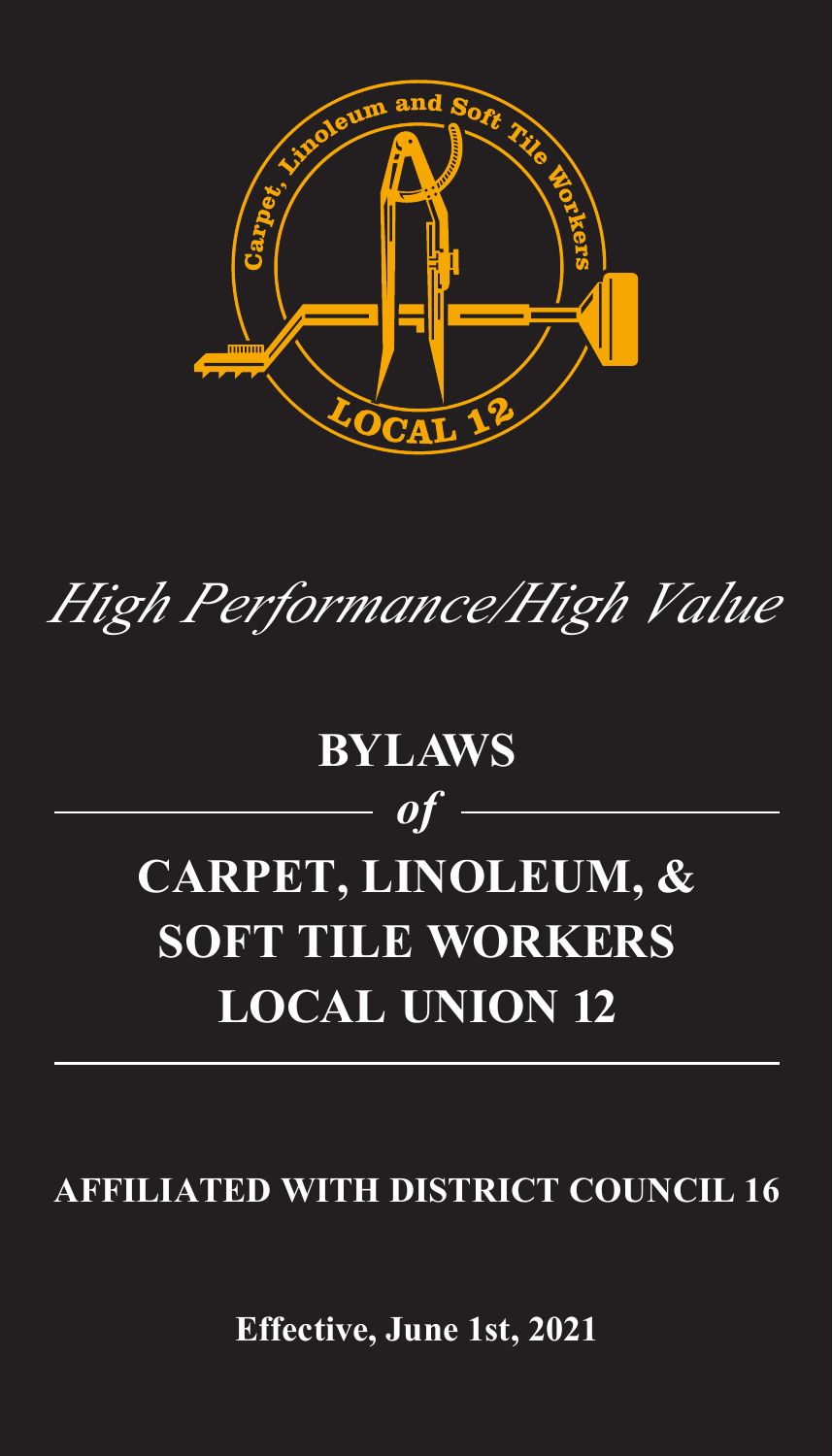# BYLAWS

# **LOCAL UNION 12**

# **Carpet, Linoleum, and Soft Tile Workers**

#### **Article I. BYLAWS**

**Section 1.01** These Bylaws are subordinate to the provisions of the International Constitution of the International Union of Painters and Allied Trades (hereinafter called the "International Union") and the Bylaws of District Council 16. In the case of conflict between these Bylaws and the provisions of the International Constitution, the latter shall govern. In the case of conflict between these Bylaws and the District Council Bylaws, the latter shall govern

#### **Article II. NAME**

**Section 2.01** This organization, a subordinate body of the International Union and an affiliated Local Union of District Council 16, shall be known as Carpet, Linoleum & Soft Tile Workers Local Union No. 12.

#### **Article III. JURISDICTION**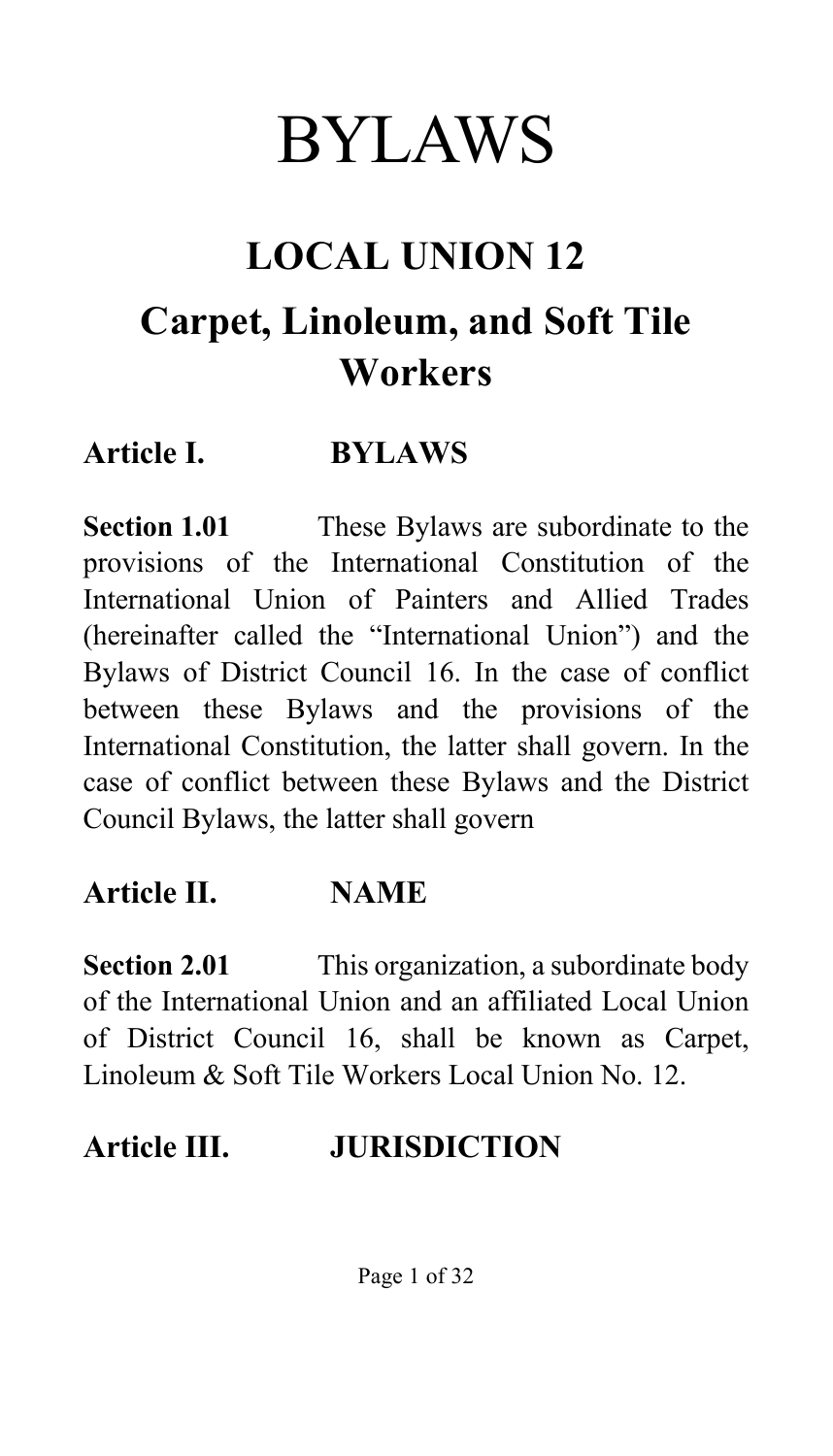**Section 3.01** The territorial jurisdiction of this Local Union shall be as set forth in its Charter and as determined by the General Executive Board from time to time under Section 70 of the International Constitution, provided that the Local Union shall be guided within its jurisdiction by the directives of the District Council.

#### **Article IV. OBJECTS**

**Section 4.01** The objects of this Local Union shall be as set forth in the Preamble, and Sections 2 and 165 of the International Constitution.

# **Article V. ELIGIBILITY FOR MEMBERSHIP**

**Section 5.01** Eligibility for membership in this Local Union shall be as set forth in the International Constitution and in policies adopted by the General Executive Board.

#### **Article VI. OFFICERS**

**Section 6.01** Eligibility to hold office shall be as set forth in Sections 92 (b) and 210 of the International Constitution.

**Section 6.02** Officers of this Local Union shall be as set forth in Section 185 of the International Constitution, and their duties shall be as set forth in the following sections of the International Constitution: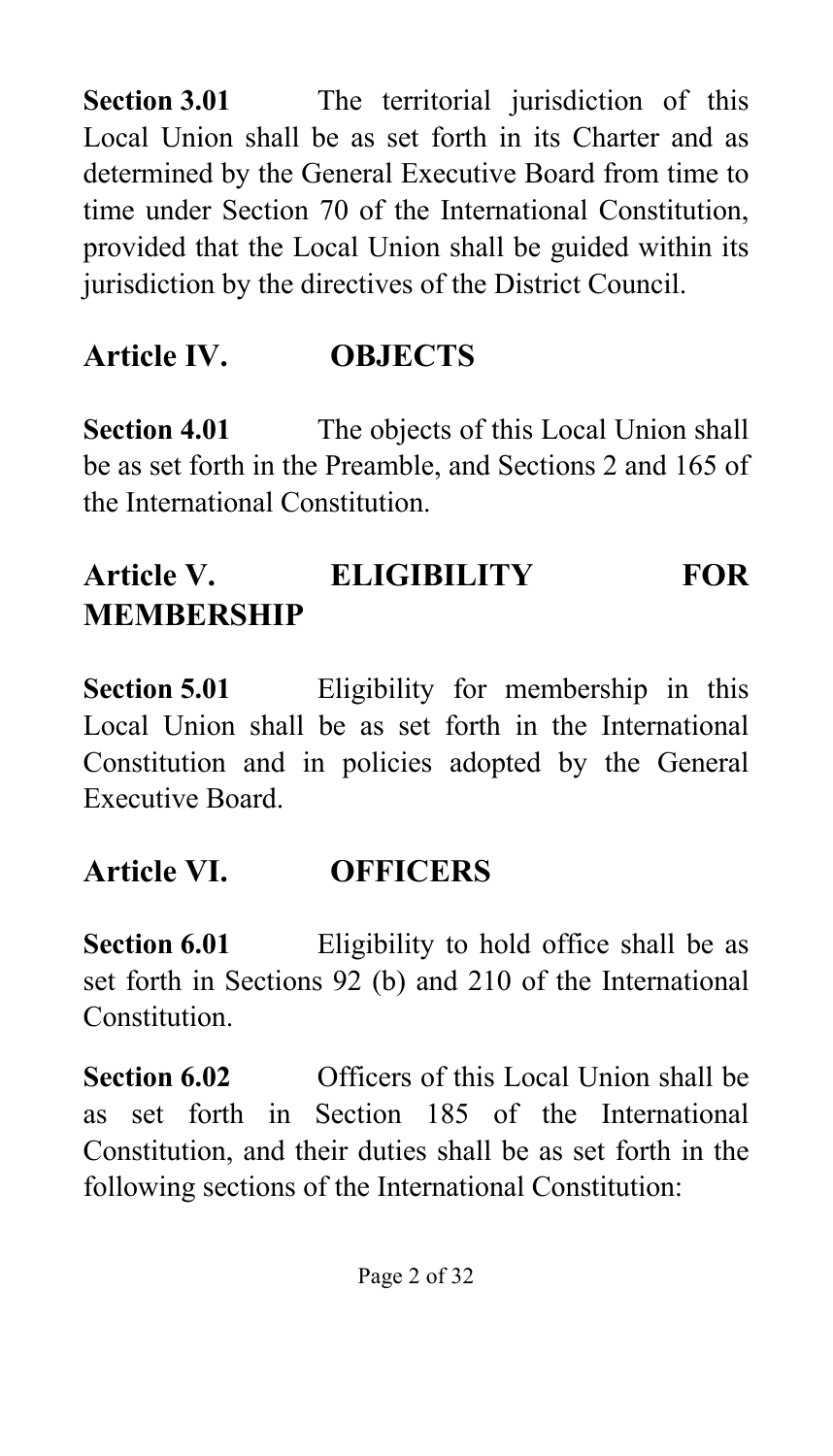- (a) President: The duties of the President shall be as set forth in Sections 189-192.
- (b) Vice President: The duties of the Vice President shall be as set forth in Section 194.
- (c) Recording Secretary: The duties of the Recording Secretary shall be as set forth in Sections 195-197.
- (d) Financial Secretary: The duties of the Financial Secretary shall be as set forth in Sections 156 (d), 198-202 and 211(d).
- (e) Treasurer: The duties of the Treasurer shall be as set forth in Section 203.
- (f) Trustees: The duties of the Trustees shall be as set forth in Sections 204-207.
- (g) Warden: The duties of the Warden shall be set forth in Section 208.
- (h) At Large Executive Board member: The duties of the at Large member shall be set forth by the Local Union President. An at Large member has no voting privileges unless he/she is substituting for an absent Board member.

**Section 6.03** When the District Council adopts the centralized Local Union dues, records and reporting plan outlined in Section 55 of the International Constitution, the following modifications will be in effect for dues collection, records, and reporting; and the Local Union officers' duties will be modified as outlined below.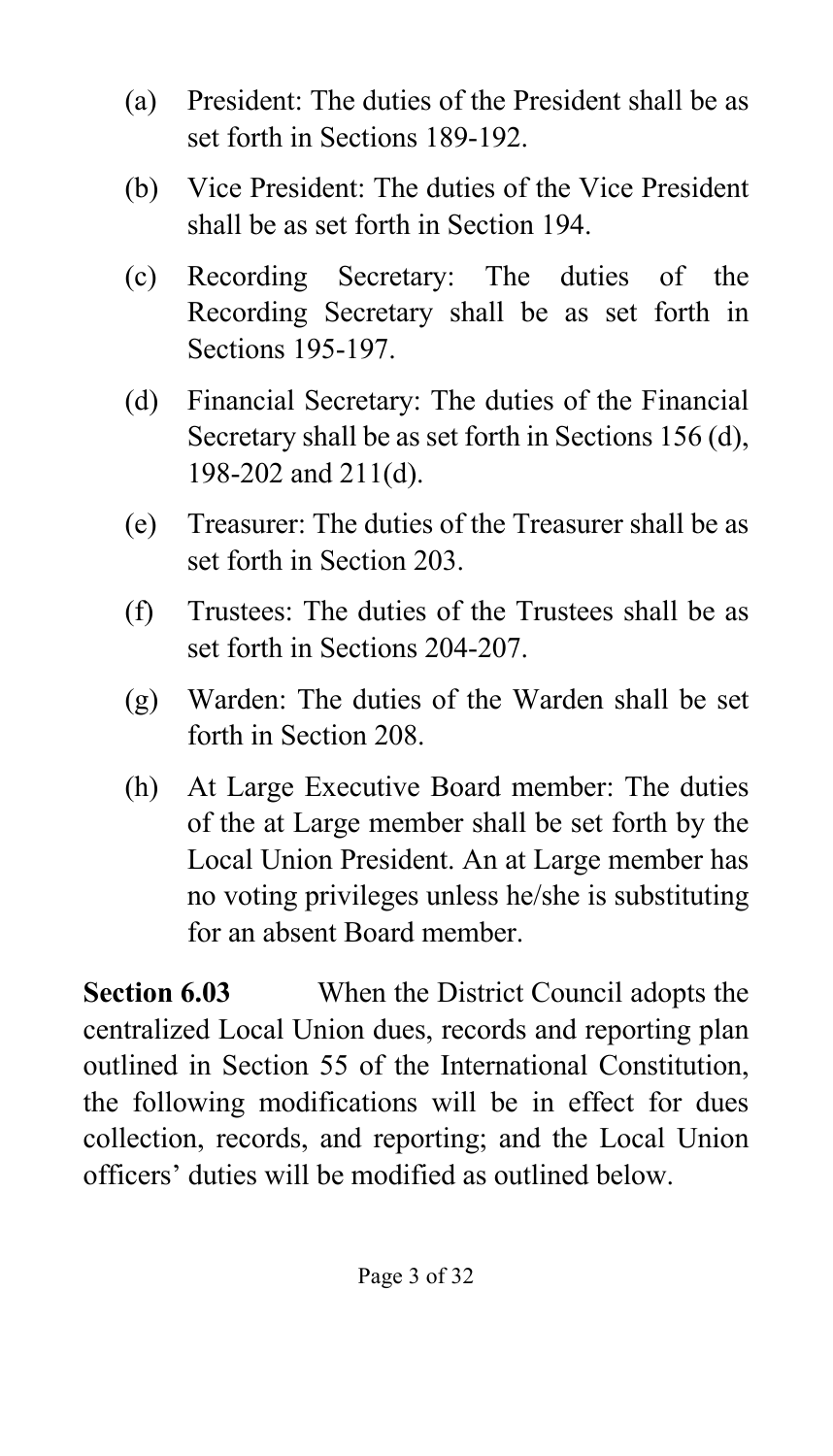- (a) Under the Dues Collection and Membership Reporting Plan adopted by Local Union 12 pursuant to Article XVI of the District Council 16 Bylaws, the Business Manager/Secretary-Treasurer of District Council 16 performs many of the functions of the Financial Secretary and Treasurer of Local Union 12. Therefore, the duties of the Financial Secretary and the Treasurer of Local Union 12 shall be as set forth in this Article.
- (b) Where the Financial Secretary receives dues payments from members (such as at Local Union meetings), he or she shall:
	- (i) Transmit such payments to the Business Manager/Secretary-Treasurer of District Council 16 within five (5) days,
	- (ii) Provide the member with a temporary receipt, a copy of which shall be transmitted to the Business Manager/Secretary-Treasurer with the payment and a copy of which shall be retained by the Financial Secretary. Such temporary receipt shall indicate only the amount of funds received and shall not indicate the member's standing or through which calendar month dues are paid.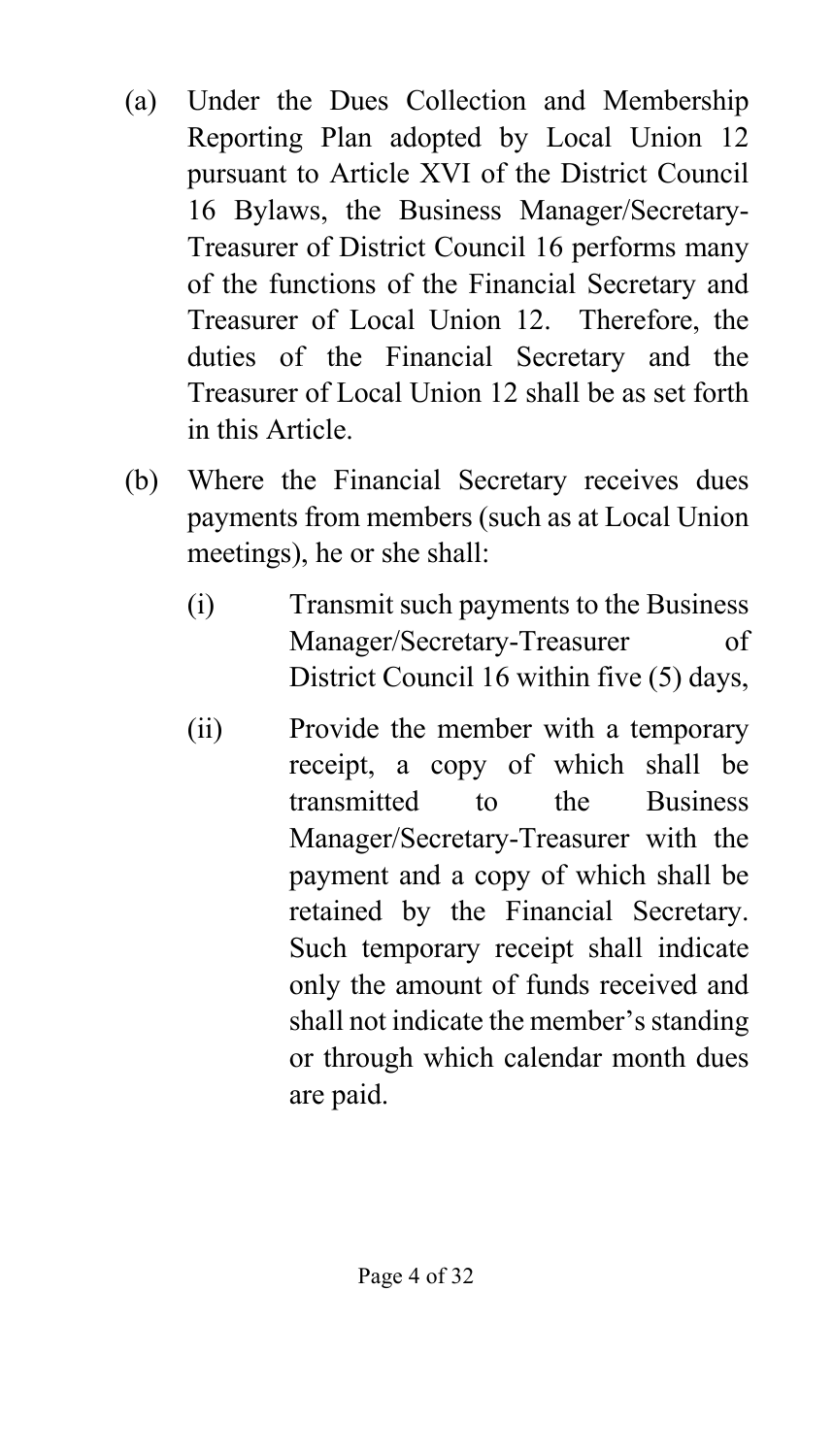- (c) The Financial Secretary shall retain copies of all reports and information received on a monthly basis from the Business Manager/Secretary-Treasurer of the District Council. At each membership meeting, the Financial Secretary shall deliver a report to the membership, which shall include the following information:
	- (i) The gross receipts of the Local Union in the prior month,
	- (ii) The net receipts of the Local Union, along with the amounts of all per capita deductions made by the Business Manager/Secretary-Treasurer of District Council 16 and any other deductions,
	- (iii) The overall membership of the Local Union, with the gain or loss in membership in the prior month noted,
	- (iv) The number and names of members on application and those initiated,
	- (v) The number and names of members suspended and reinstated, and
	- (vi) The names and number of clearance cards deposited and issued.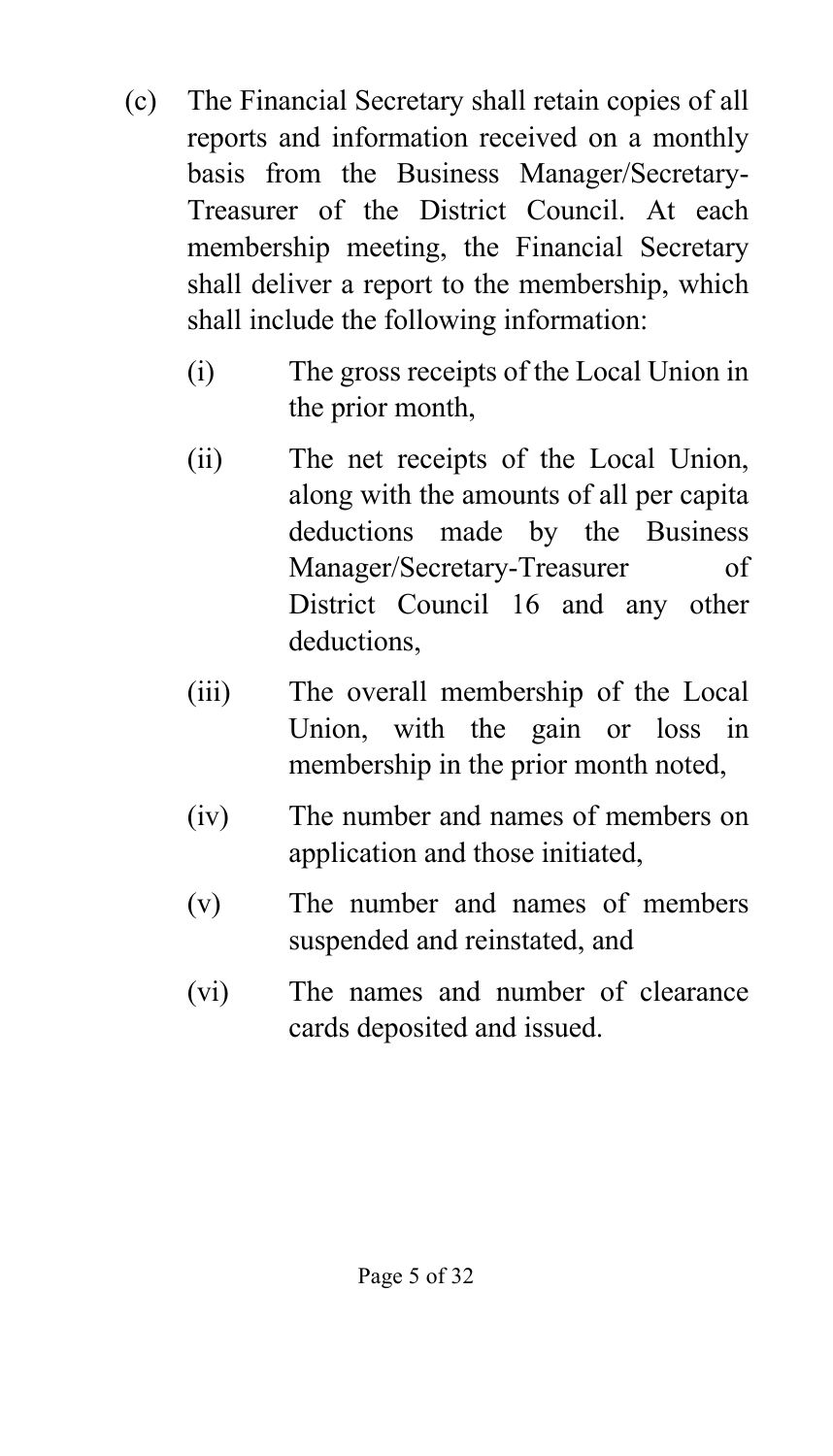- (d) The Treasurer shall retain copies of all reports and information received on a monthly basis from the Business Manager/Secretary-Treasurer of District Council 16. At each membership meeting, the Treasurer shall deliver a report to the membership, which report shall include the following information:
	- (i) List all deposits made to the Local Union account, if any,
	- (ii) A copy of the Local Union cash disbursements journal, if applicable,
	- (iii) A list of all payments from the District Council made on behalf of the Local Union, from the funds collected by the District Council for the Local Union.
- (e) Notwithstanding anything to the contrary in this Article, the Financial Secretary, the Treasurer and all other Local Union officers shall comply with all provisions of the Plan, as amended from time to time by the General Secretary-Treasurer.
- (f) The Financial Secretary shall perform the Financial Secretary duties outline in Section 156 (d) and 211(d) of the General Constitution from information provided the Financial Secretary by the Business Manager/Secretary-Treasurer of the District Council.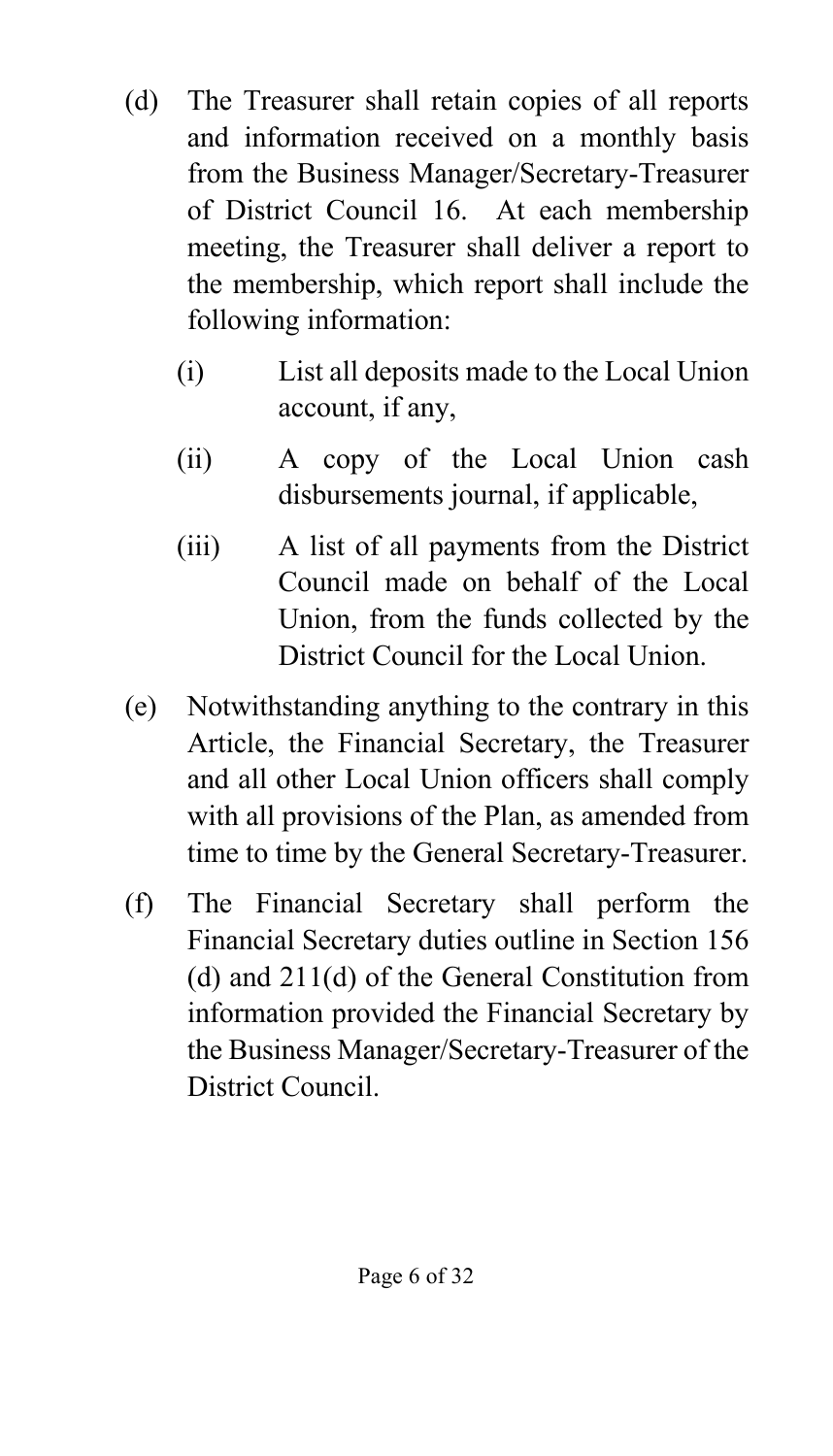(g) The Local Union shall use the IUPAT Integrated Membership Systems (IMSe) computer systems or other system approved by the General Secretary-Treasurer for dues collection, member records, and member activity.

### **Article VII. DELEGATES**

**Section 7.01** All delegates (other than delegates to the General Convention and those serving as delegates to central bodies, which are appointed by BM/STs) shall be elected at the June elections in accordance with Article XI of these Bylaws.

# **Article VIII. EXECUTIVE BOARD**

**Section 8.01** The Executive Board of this Local Union shall be as set forth in Section 185(c) of the International Constitution.

**Section 8.02** Duties of the Executive Board:

- (a) To enforce the laws of the Local Union between meetings.
- (b) To handle all matters delegated to the Executive Board by the members voting at regular or special called meetings.
- (c) To review all requests for donations, investigate the same and submit its findings and recommendations for membership action.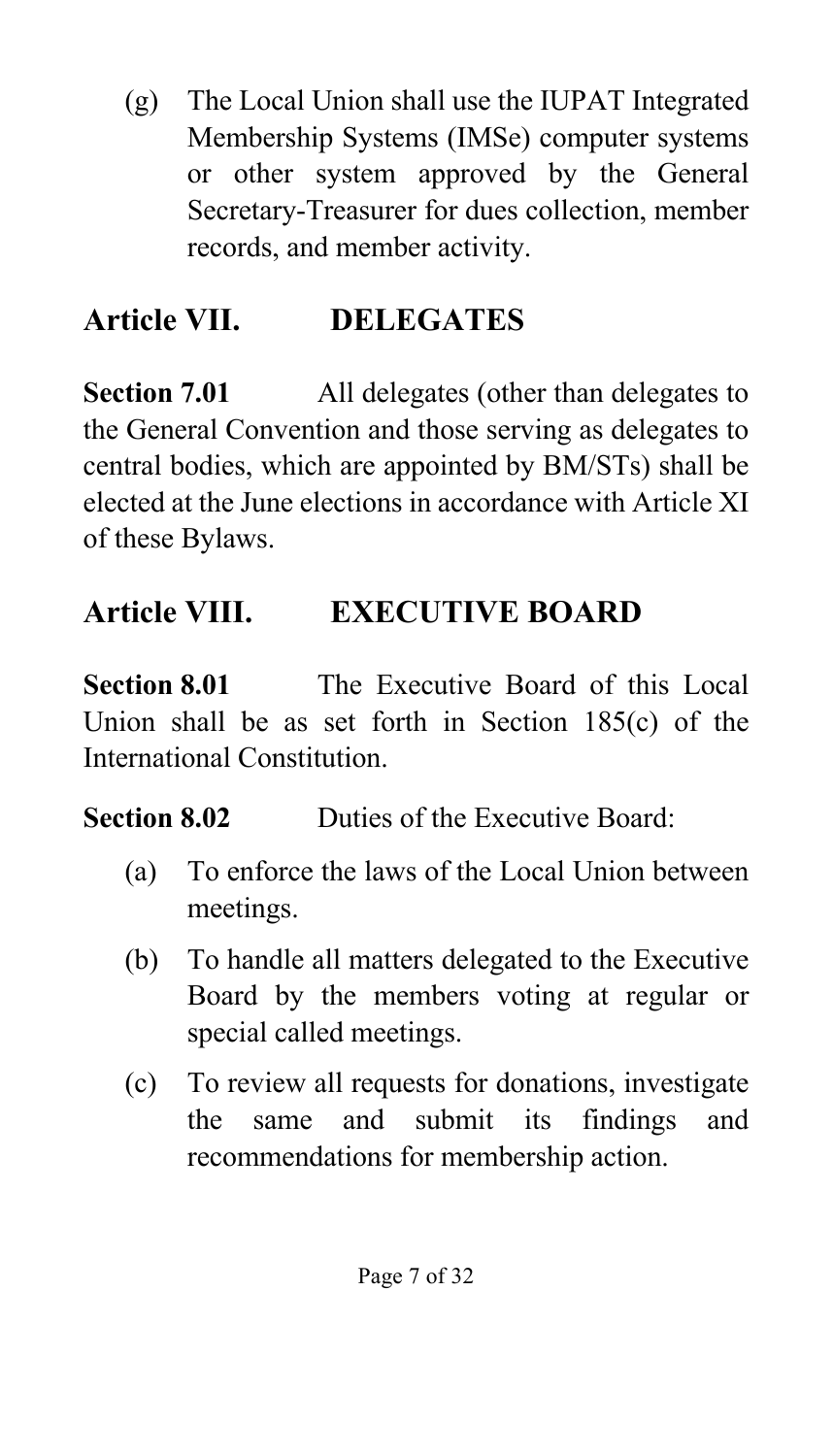- (d) The Executive Board shall be vested with the authority of recommendation only, unless otherwise specifically authorized by the Local Union membership voting at a regular or special called meeting. However, in the period between meetings the Executive Board shall be authorized to act for the Local Union in cases of emergency, subject to review at the next regular meeting.
- (e) To serve as the investment committee of the Local Union.
- (f) To serve as the strike committee of the Local Union

# **Article IX. COMPENSATION OF OFFICERS DELEGATES AND COMMITTEE MEMBERS**

#### **Section 9.01** Officers:

- (a) President: \$100 per meeting (not to exceed \$200 per calendar month).
- (b) Vice President: \$100 per meeting (not to exceed \$200 per calendar month).
- (c) Recording Secretary: \$300 per month.
- (d) Financial Secretary: \$200 per month.
- (e) Treasurer: \$100 per meeting (not to exceed \$200 per calendar month).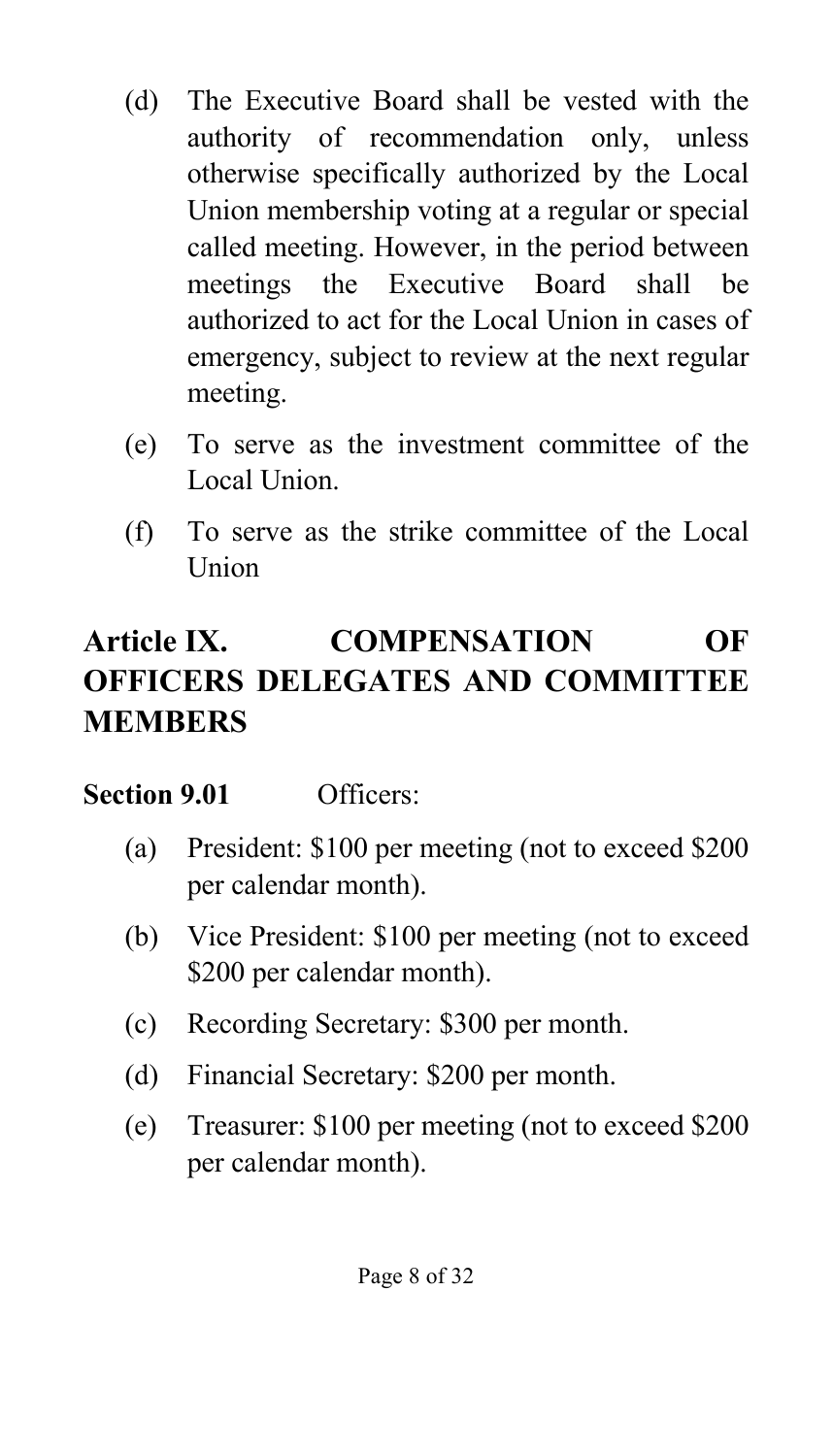- (f) Trustees: \$100 per meeting (not to exceed \$200 per calendar month).
	- (i) Trustees are not to receive any compensation until they have fulfilled their duties as outlined in Section 6.02(f)
- (g) Warden: \$100 per meeting (not to exceed \$200 per calendar month).
- (h) At Large Executive Board Members: \$50 per meeting (not to exceed \$100 per calendar month).

#### **Section 9.02** Delegates:

- (a) To District Council: [\$50] per meeting (not to exceed \$50 per calendar month.) Not applicable for any full-time salaried business representatives or employees.
- (b) To Conventions, Conferences, etc.: Delegates elected and/or appointed by this Local Union to attend conventions, conferences, etc., shall in addition to wages lost, receive the actual cost of reasonable travel, reasonable hotel room and the amount of \$100.00 per day expense money. Under extenuating circumstances, additional daily expense may be granted by the District Council.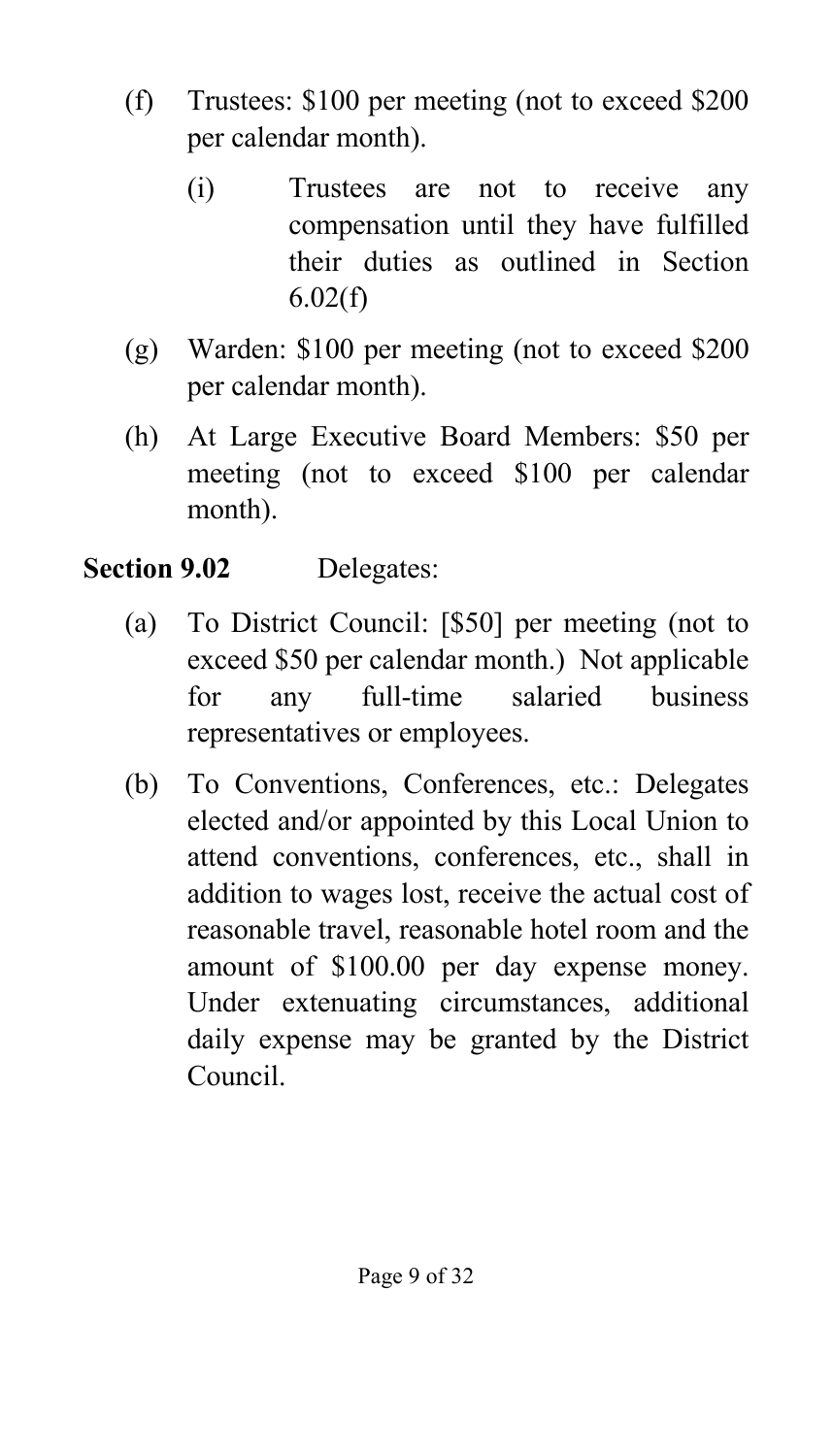(c) To Central Bodies: [\$50] per meeting (not to exceed \$150 per calendar month.) Not applicable for any full time, salaried business representatives or employees.

Committee Members: [\$50] Committee members will be compensated \$50 per meeting. This expense shall be paid as a stand-alone expense when no other expenses are due in these Bylaws.

#### **Section 9.04**

Volunteer Activist Committee Coordinator:

- (a) V.A.C. Coordinator coordinator(s) will be compensated Twenty-five dollars (\$25.00) per union meeting attended, not to exceed fifty dollars (\$50.00) per month. However, this compensation is contingent upon the reports of V.A.C. actions to the Executive Board and the General membership. These actions may include:
	- (i) Member outreach, coordination, organization and implementation of V.A.C. events exemplifying CORE values;
	- (ii) Regular reports to membership of upcoming V.A.C. events, political actions, community service opportunities and other issues within their communities;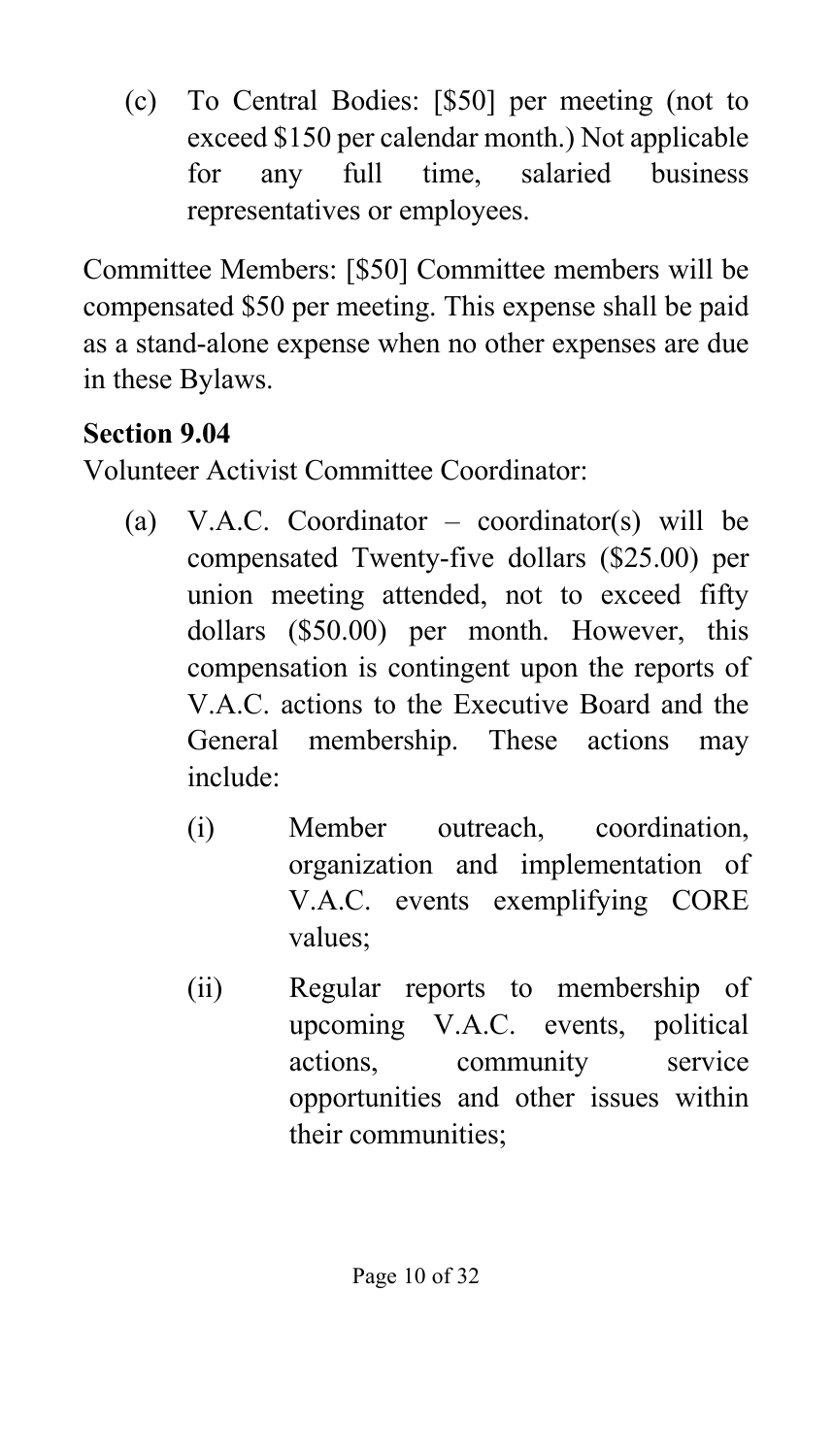(iii) And recordkeeping of membership participation and involvement of Apprentice-members, pursuant to Section 17.05(f) of these Bylaws.

#### **Judge and Tellers:**

- (b) Judges: [\$250] Judges will be compensated \$250 for services rendered in all votes and allocations in excess of 4 hrs. or more when needed.
- (c) Tellers: [\$125] Tellers will be compensated \$125 for services rendered in all votes and allocations in excess of 4 hrs. or more when needed.

# **Article X. BONDS**

**Section 10.01** Officers of Local Unions shall be bonded in accordance with Sections 60 (b) and (c) of the International Constitution and as required by law.

#### **Article XI. ELECTIONS**

**Section 11.01** Elections shall be held under the procedures and provisions as set forth in Sections 209-212 of the International Constitution.

**Section 11.02** The election of Local Union Officers and delegates to District Councils shall be held at the last meeting in June, and nominations for the same shall be held at the last meeting in May, as per Section 209(a) of the International Constitution. Delegates to the District Council shall be elected to a four (4) year term. Local Union officers shall be elected to a three (3) year term.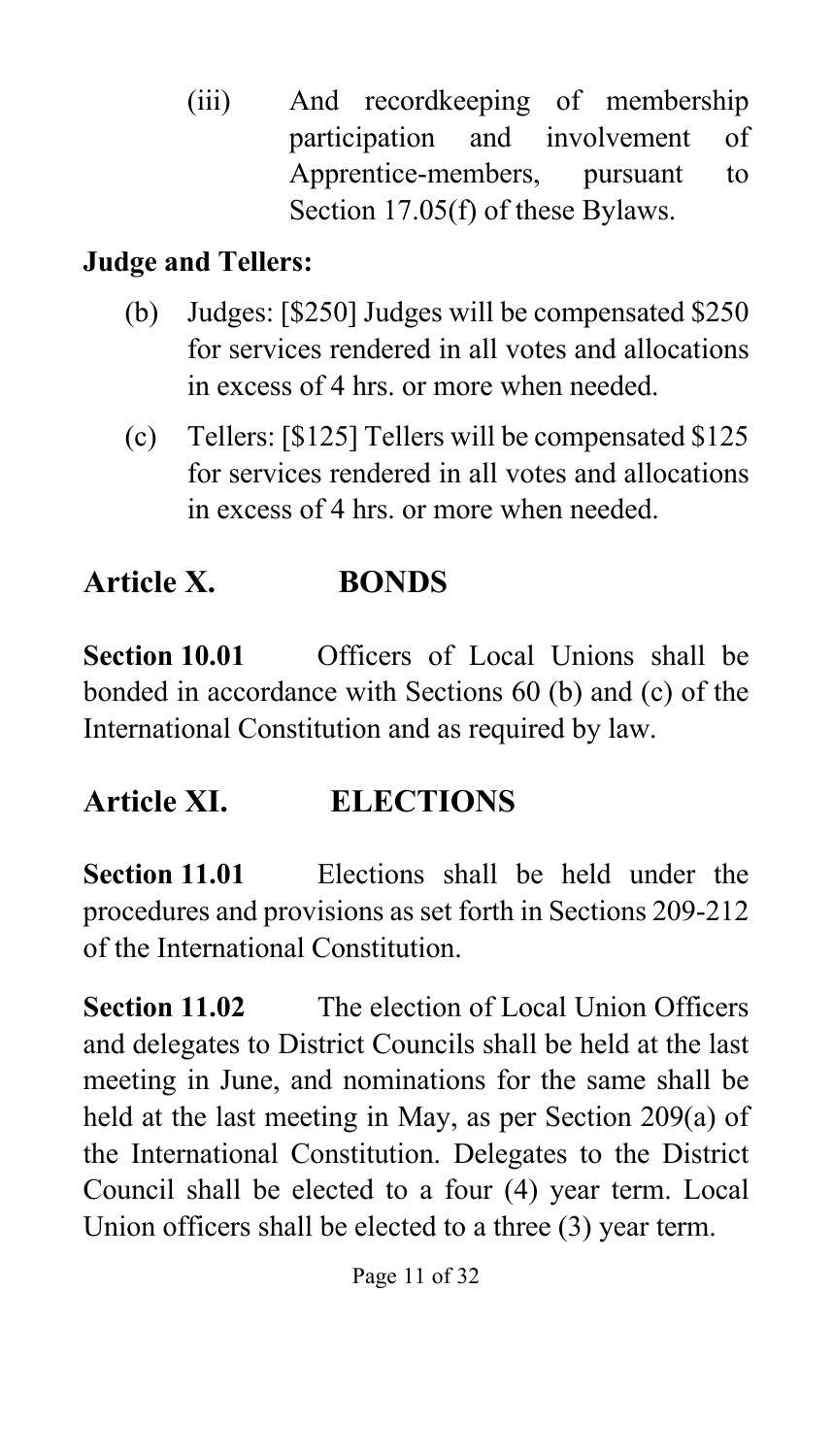**Section 11.03** Delegates to the General Conventions of the International shall be elected as set forth in Section 29 of the International Constitution.

#### **Article XII. VACANCIES**

**Section 12.01** Vacancies occurring among the officers shall be filled in accordance with Sections 215 and 216 of the International Constitution.

### **Article XIII. DUES, FEES, AND ASSESSMENTS**

#### **Section 13.01** Dues:

- (a) Dues shall be as follows:
	- (i) All Regular and Apprentice Members shall pay dues of \$35.00 per month. All Industrial Members shall pay dues of \$24.00 per month. Contractor Members will pay the maximum allowable dues rate, per Section 93 of the International Constitution, or twice the amount or Regular over-the-counter dues, whichever is less.
	- (ii) Life Membership fees shall be in accordance with Section 99 of the International Constitution.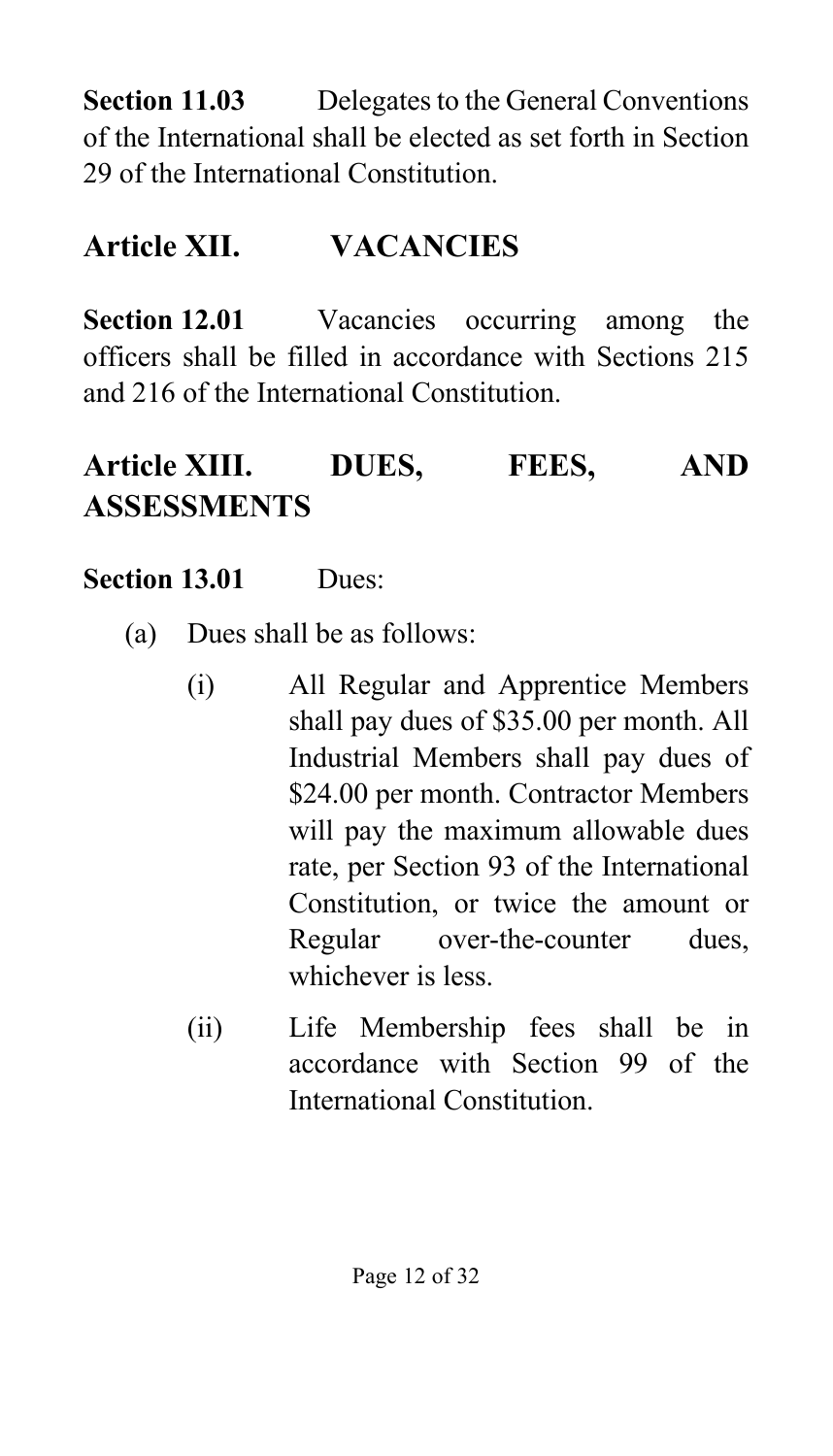- (iii) Dues shall increase by the amount of any increase in the per capita and Death Benefit payment due to the International Union; such amount shall be rounded up to the nearest dollar, and such increase shall be effective the date the increase in the payments due to the International Union becomes effective, provided that, the Executive Board may waive this automatic increase, in whole or part, in any year it determines the increase is not needed.
- (iv) Quarterly dues payments are due on or before the 20th day of the first month of the quarter.
- (b) The dues payment required by sub-section (a) includes the Death Benefit payment called for by Sections 17(b) and 19 of the International Constitution and the Rules and Regulations of the International Union's Death Benefit Fund. Accordingly, members not covered by the Death Benefit Fund pursuant to the foregoing provisions (example: members who are 60 years of age or over when initiated; or Life Members working at the trade who elected nonparticipation) will be required to pay the dues specified in sub-section (a) less the current Death Benefit payment.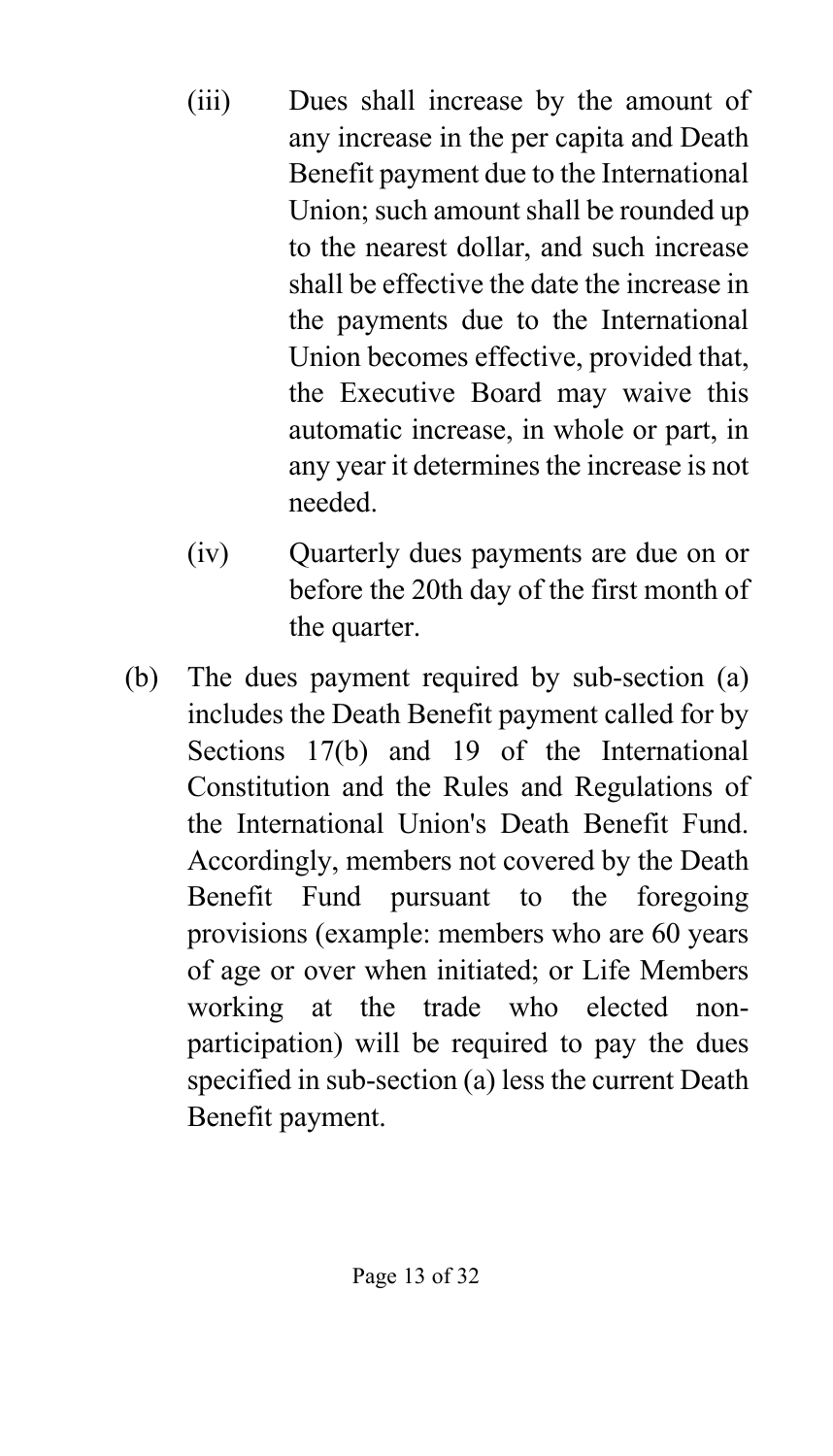- (c) Quarterly working cards shall be obtained in accordance with Section 120 of the International Constitution.
- (d) Administrative Processing Fees: There shall be no initiation fees for membership in this Local Union. New members/candidates and apprentices shall be charged an Administrative Processing Fee in accordance with the provisions set forth in Sections 93 and 94 of the International Constitution.
- (e) Any member who pays dues by check/credit card and the check/credit card is returned to the Union by the bank (for any reason) shall pay a handling fee of \$25.00 and thereafter, that member must pay local Union dues by cashier's check or money order.

**Section 13.02** Clearance Cards: Clearance Card fees and rules shall be as set forth in Sections 234-246 of the International Constitution.

**Section 13.03** Assessments: Assessments can only be levied in accordance with Section 93 of the International Constitution.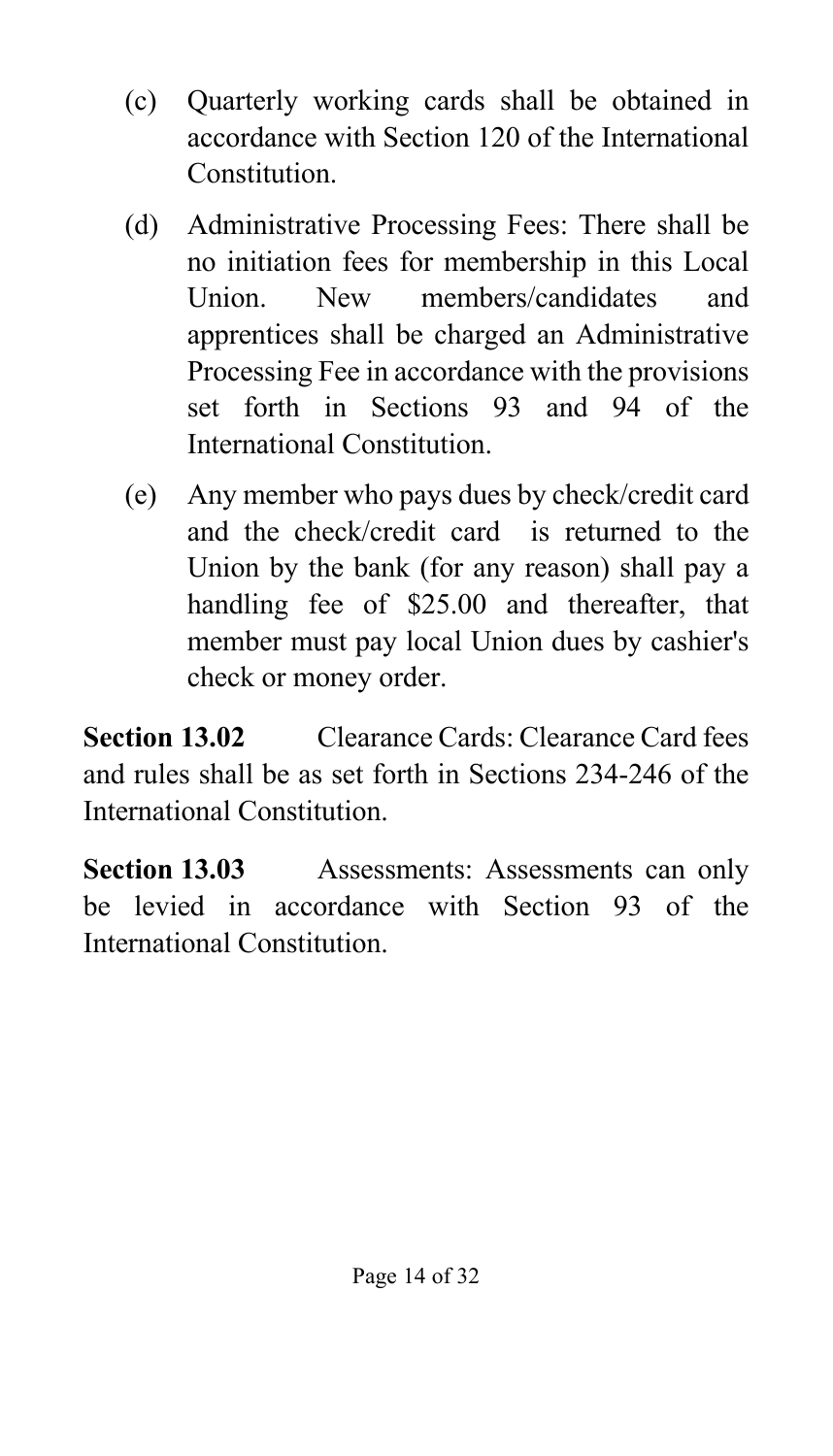1) (a)There is an established Death Benefit for Local 12 Members known as Local Union 12 Death Benefit Fund. The Fund shall provide a benefit of \$7,000.00 for every member in good standing, which is subject to adjustment as set forth in this section. A member in good standing shall be as defined in the International Union of Painters & Allied Trades pamphlet dated January 2015 covering the Rules and Regulations of the I.U.P.A.T. Death Benefit Fund effective April 1, 1975. A dedicated Local 12 beneficiary card shall be used for this Fund. If at the time of death, a member does not have a Local 12 beneficiary card on file, then the beneficiary listed on the IUPAT beneficiary card shall be the legal beneficiary. Eligibility, Beneficiaries, proving of a Claim, and Rejection of Claims shall also be set forth in the I.U.P.A.T. Pamphlet dated January 2015 covering the Rules & Regulations of the I.U.P.A.T. Death Benefit Fund. Excepting, however, whenever reference is made to the General Secretary-Treasurer and the General Executive Board, the Financial Secretary and the Executive Board of Local 12, respectively shall have authority. The Executive Board shall serve as the standing Death Benefit Committee. The Death Benefit Committee shall review quarterly the solvency of the Fund and if deemed appropriate shall increase or decrease the benefit amount in increments of \$500.00. In regards to these adjustments, full consideration shall be given to maintaining the solvency and stability of the Fund. Before such an adjustment is implemented, a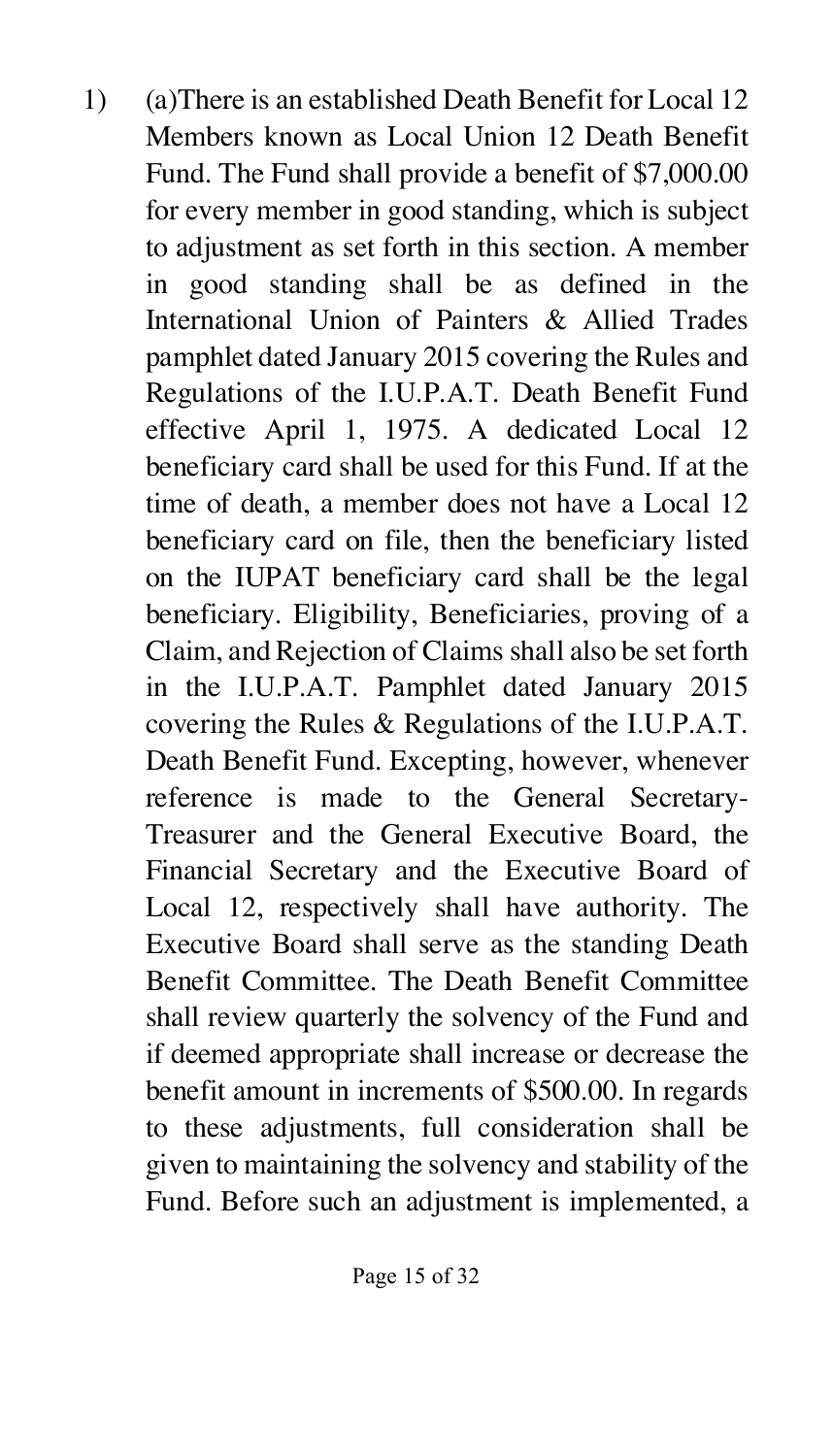notice of the adjustment and the effective date shall be mailed to the membership. Every member shall be assessed \$6.00 per month to maintain the Fund and any changes shall be in accordance with Section 169 of the International Constitution. Other than the death benefit provided herein, no person shall accrue an interest in the assets of this Fund. All new members joining or re-joining Local 12 shall pay a \$20.00 affiliation fee. Effective January 1, 2021 \$72.00 is due by January 20 to be eligible for the Local 12 Death Benefit.

- 2) (b) The Local 12 Member Benefit and Local Union Defense Fund is established as of January 1, 2016 to aid members who may be locked out or on strike, who are in distress, who support the Union through picketing, bannering or some other organizing activity, or to provide its members with union apparel, insignia or plaques of commemoration and any other defense of the Union on behalf of its members. The Fund shall be governed by the following rules:
	- (a) Every working member paying Local 12 Member Benefit and Local Union Defense Fund dues check off shall become eligible for benefits from the fund. Members must be in good standing and in accordance with these Bylaws to be eligible for benefits from the fund.
	- (b) .7% of the Taxable Net Wage shall be allocated for the purpose of funding the Local 12 Member Benefit and Local Union Defense Fund.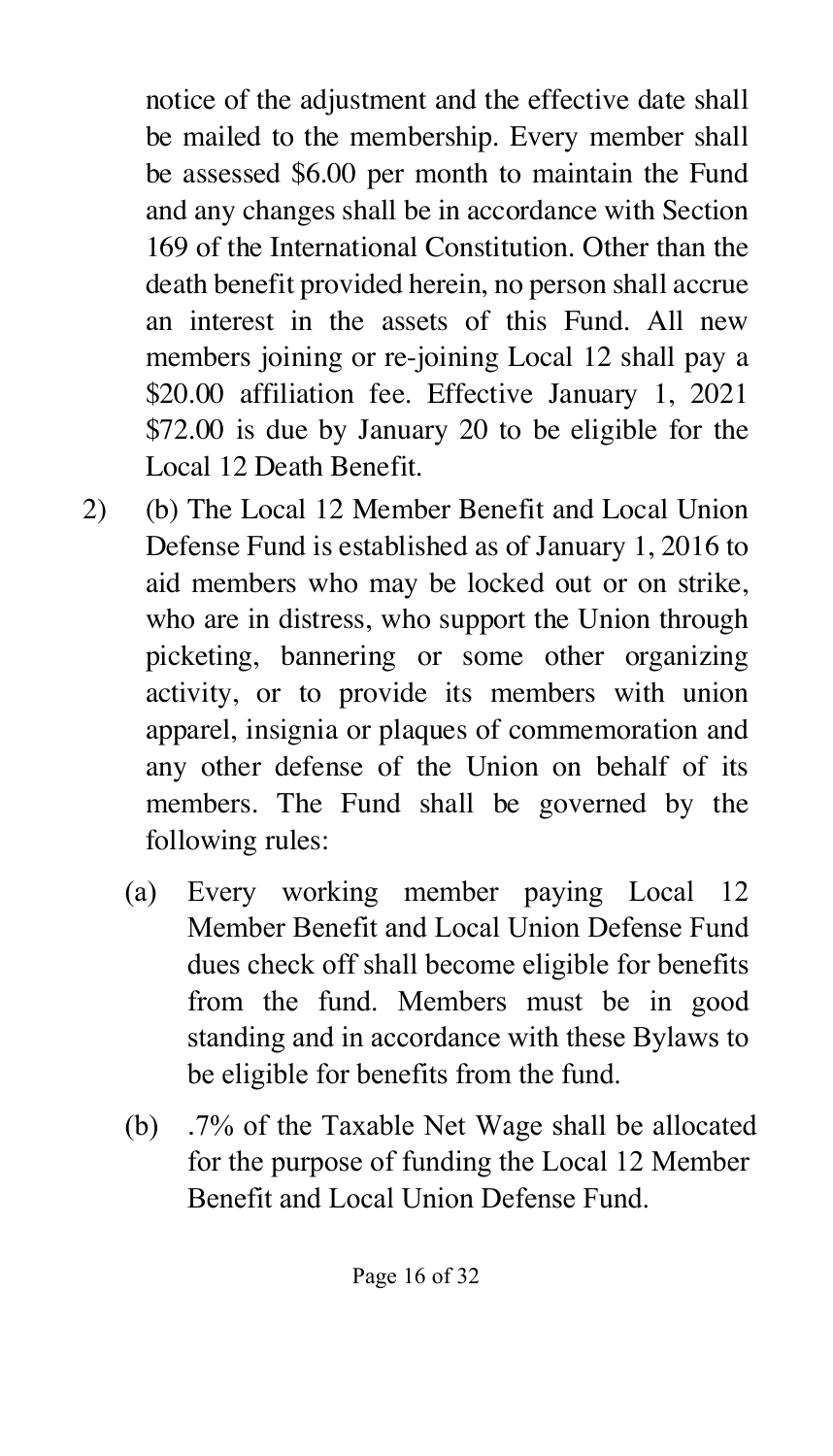- (c) Any member who cannot work due to illness or disability for a period of not less than 30 days may apply for assistance of \$75 per week not exceed 10 weeks with proper documentation from a physician. When a member becomes unemployed through no fault of their own for a period of not less than 90 days, they shall have their basic monthly over the counter dues paid for a period not to exceed 6 months or until a disability settlement is made, whichever is less (social security, state compensation, etc.). Attending doctors' certificate must be forwarded to the Union office before a claim will be considered. The certificate must be filed within 60 days from the date of illness or disability.
- (d) To be eligible for Dues Assistance from this fund a member must have paid into this fund for a minimum of 12 months. There also must be a minimum of 12 months between each occurrence and be a member in good standing. Unemployed members requesting assistance from this fund must be on the out of work list and make themselves available for employment at all times and be current on their dues in order to receive benefits from this fund.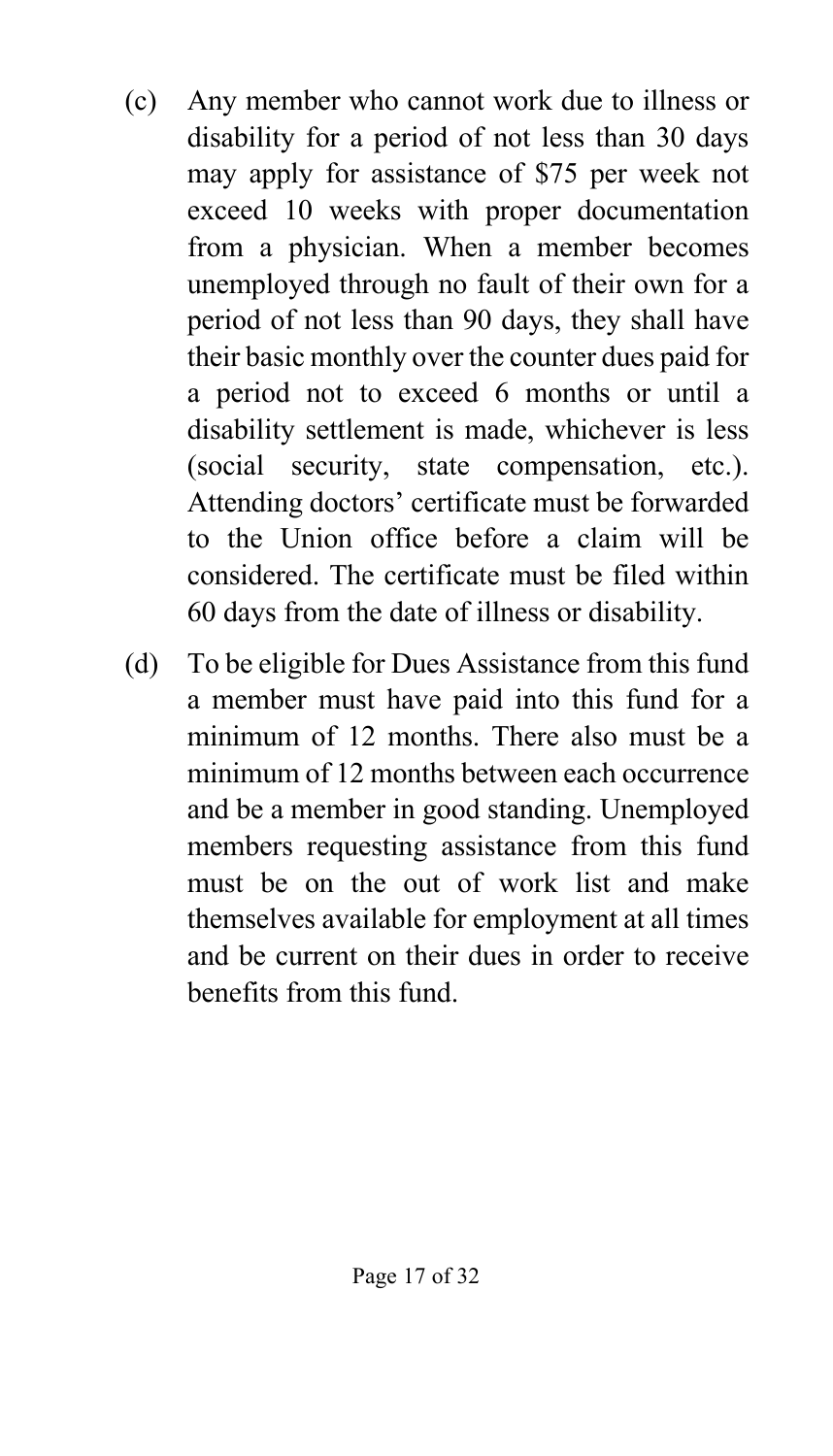- (e) Effective January 1, 2022 Local 12's Death Benefit Fund will be funded through the Local 12-Member Benefit Fund. To be eligible to have your claim paid out to your designated beneficiary, you must have your dues paid up-todate upon submittal of your Death Certificate. All new members and members rejoining Local 12 must pay the affiliation fee (\$20) and the equivalent of one year of Death Benefit Fund fee (\$72) to be eligible for the benefit upon processing of members' IUPAT Application. All active members of Local 12 must have their Death Benefit paid in full for the year of 2021 to qualify for the benefit.
- (f) The eligibility of all claims shall be determined by the Executive Board.
- (g) The Financial Secretary will give a financial and activity status report of this fund during his/her financial report to the membership at the regular union meetings each month.
- (h) Defense of the Union is defined as related expenses for pickets, including but not limited to mileage, attorney fees, supplies including promotional items/events, donations and other necessary payments on behalf of the defense/promotion of the Union and its membership.
- (i) Meals for the Local 12 Executive Board and Regular Union Meetings will be paid for from this fund.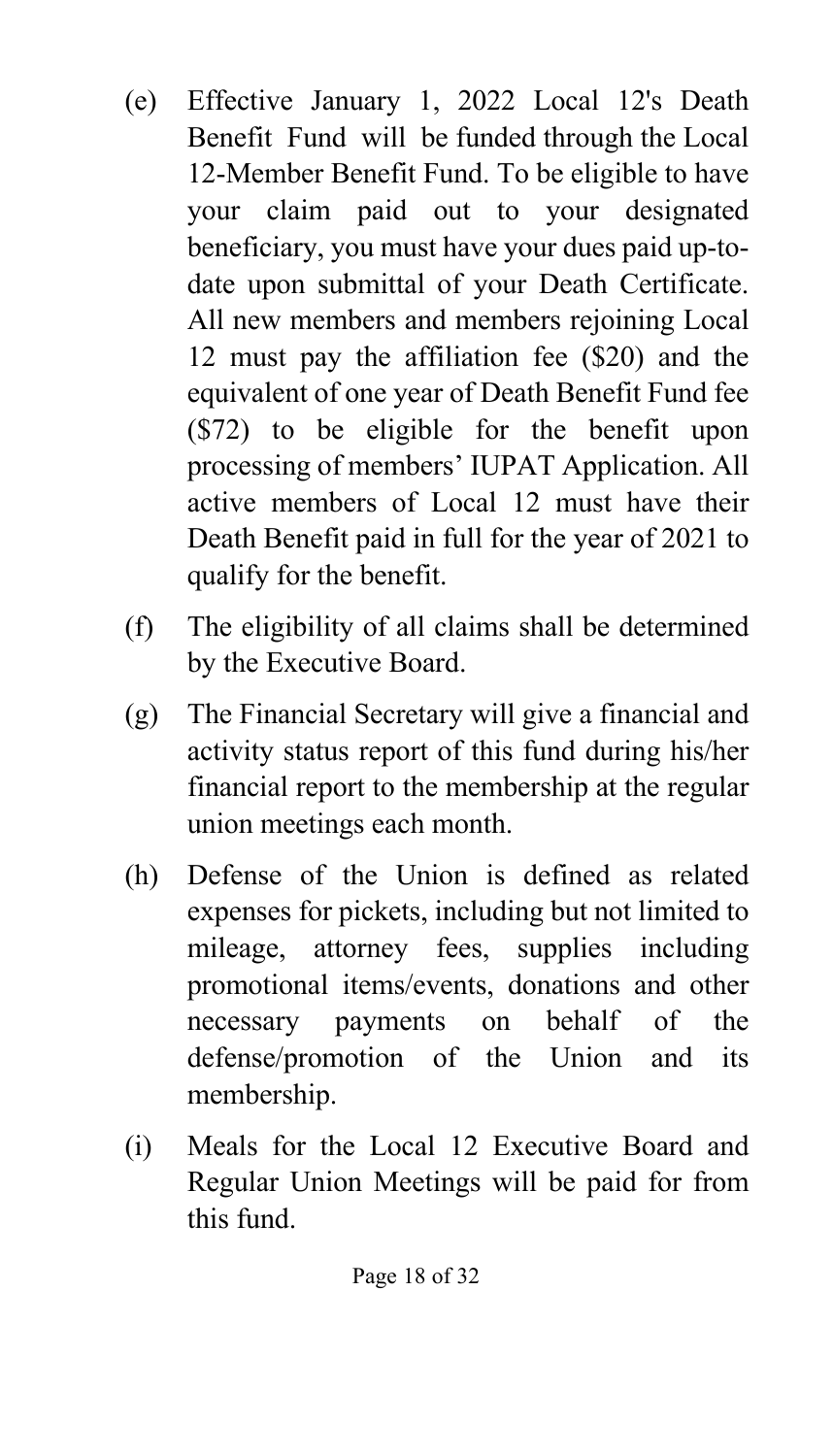- (j) All holiday parties, summer picnics, or any other approved membership events will be paid for through this fund.
- (k) A member who contributed to this fund shall not be deemed to have any vested interest in the benefits payable under this fund. A member shall only be entitled to benefits per the eligibility rules and only to the extent there are assets in this fund to pay benefits.
- (l) Any member who agrees or confirms to attend an event paid for from this fund, and does not give the Local Union notice of cancellation within 48hrs of scheduled event, it will be the members responsibility to reimburse the Local Union for any or all unused requested tickets.

#### **Section 13.04** Funds:

(a) International Union Death Benefit Fund. The International Union's Death Benefit Fund is governed by Sections 283-285 of the International Constitution, and the rules and regulations of the fund. Members should refer to the pamphlet "Rules and Regulations covering the Death Benefit Fund and the former Death and Disability Fund."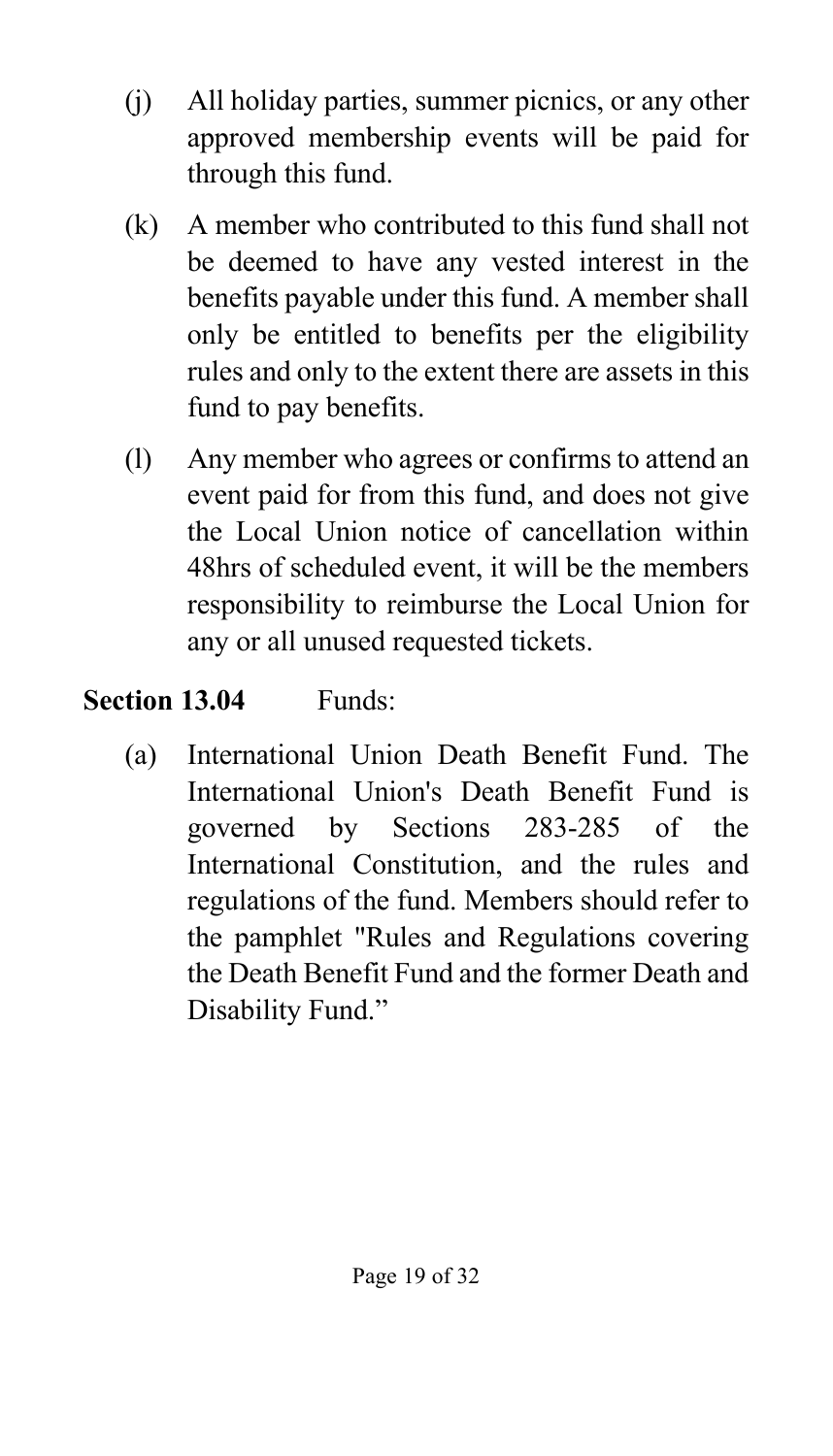- (b) All monies due the International Union for per capita tax, Administrative Processing Fees or application fees, Death Benefit Fund payments, reinstatements, clearance card fees, life membership fees, and supplies shall be forwarded to the General Secretary-Treasurer immediately after the close of the month, along with required reports. Remittances must be made by express or post office money order, check or bank draft payable to the IUPAT.
- (c) Should a majority of the Trustees doubt the accuracy of any bill from the General Secretary-Treasurer, the Local Union shall pay the same under protest, and such protest shall be the first business taken up by the General Executive Board at their next meeting.
- (d) Each month the Local Union shall hold in its treasury, as a standing appropriation to be forwarded to the General Secretary-Treasurer, a sum equivalent to its monthly per capita tax, Death Benefit Fund obligations, IUPAT Local Union and District Council Pension Fund payments and all other payments that must be made to the International Union as required by Section 177 of the International Constitution. Such required payments shall be made prior to allowing other expenditures.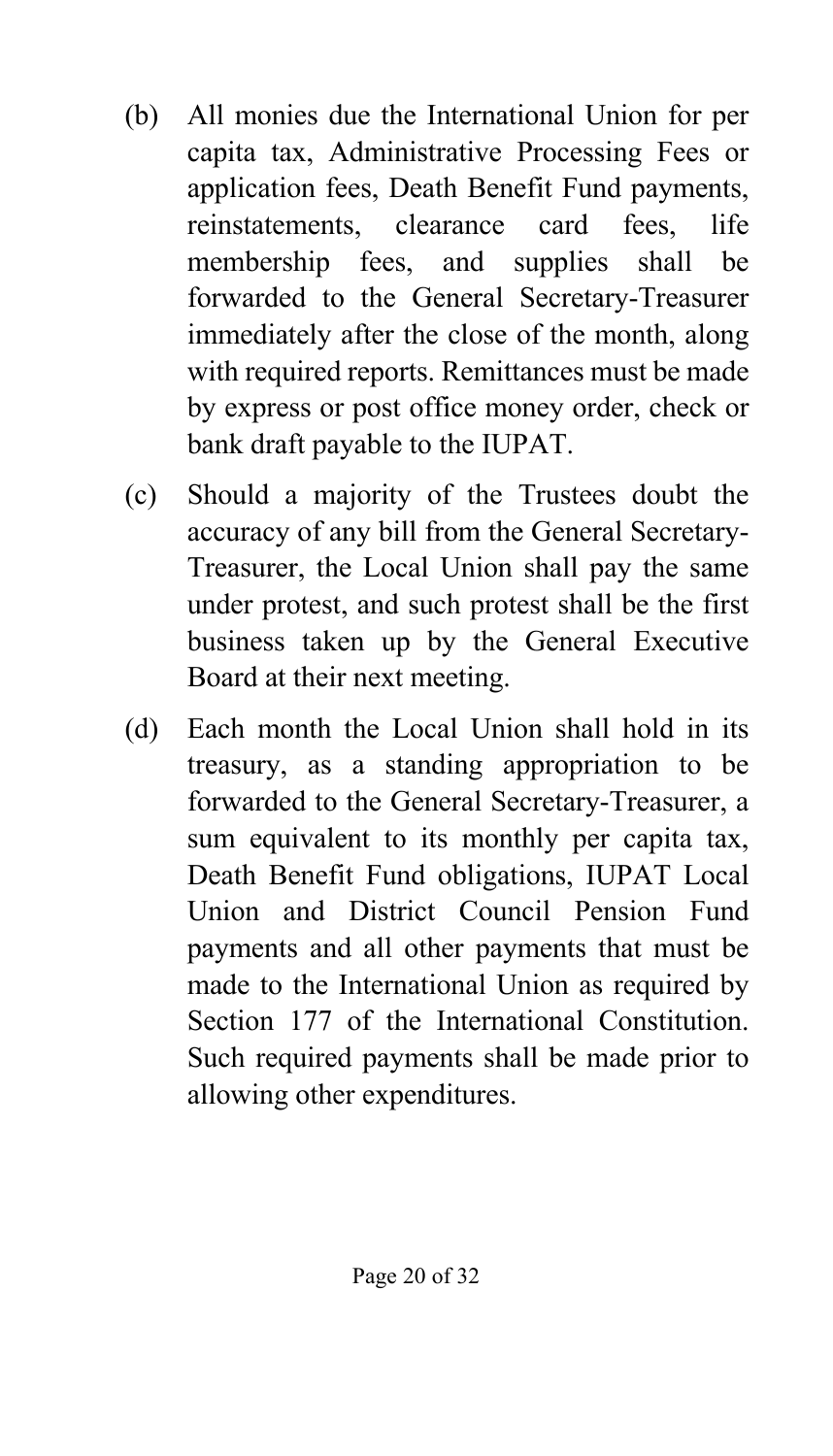- (e) The funds and property of a Local Union may only be used for such purposes as are specified in the International Constitution, the District Council Bylaws, these Bylaws, and as approved by a majority of the Local Union members present at a meeting at which the question is presented. Recurring and fixed expenses may be authorized by a single vote of the membership. Local Union's shall not make any non-per capita tax expenditures in excess of \$5,000.00 without prior written approval of the District Council Business Manager/Secretary-Treasurer.
- (f) On no consideration shall money from the Local Union Treasury be loaned or donated to members (strike, lockout and regularly established sick benefits excepted), provided that the Local Union may levy an assessment upon the membership to provide funds to relieve distress among members totally disabled from earning a living on account of injuries or sickness incurred while working at the trade. Before any such assessment is levied
	- (i) All members shall be notified by mail that the proposed assessment will be considered at the next meeting and
	- (ii) The majority of members present and voting must approve the assessment in a secret ballot vote.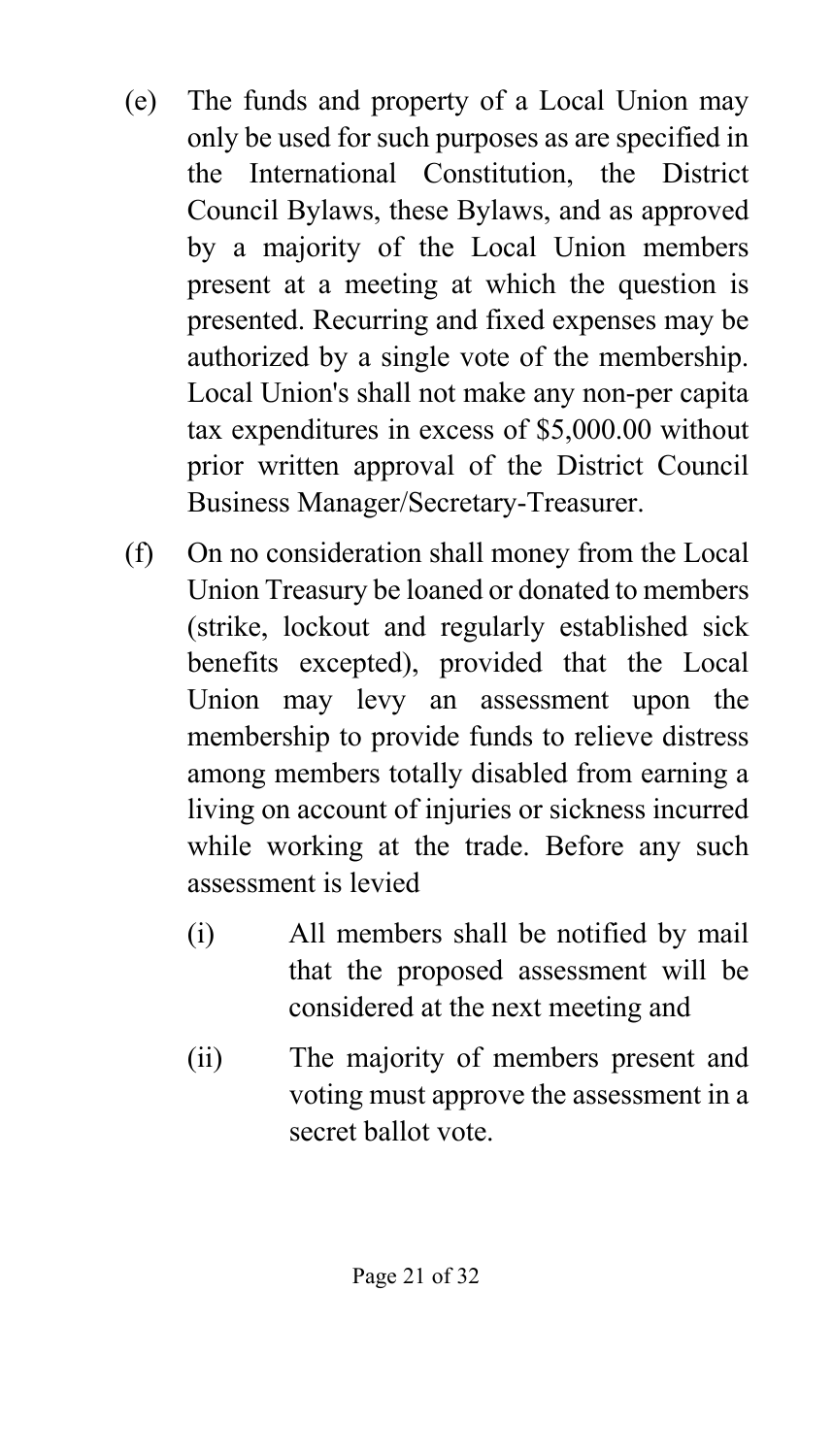### **Article XIV. MEETINGS**

**Section 14.01** Regular Meetings: The regular meetings of this Local Union shall be held on a monthly basis on the third Thursday at 2020 Williams St. San Leandro, CA 94577. Meetings will be called to order promptly at 6:30p.m. The Executive Board may change the date, time, or place of a regular meeting with 15 days' notice to all members. Local Union 12 Executive Board meeting will be held every third Thursday of each month at the same location listed above and will be called to order promptly at 5:30p.m.

**Section 14.02** Special Meetings: Special meetings of this Local Union may be called by the President as he or she deems necessary. Special meetings shall also be called as required by Section 191 of the International Constitution.

**Section 14.03** Quorum: A quorum for a membership meeting shall consist of seven (7) members, provided that five (5) members shall constitute a quorum if the Local Union's membership is fewer than twenty-five (25) members.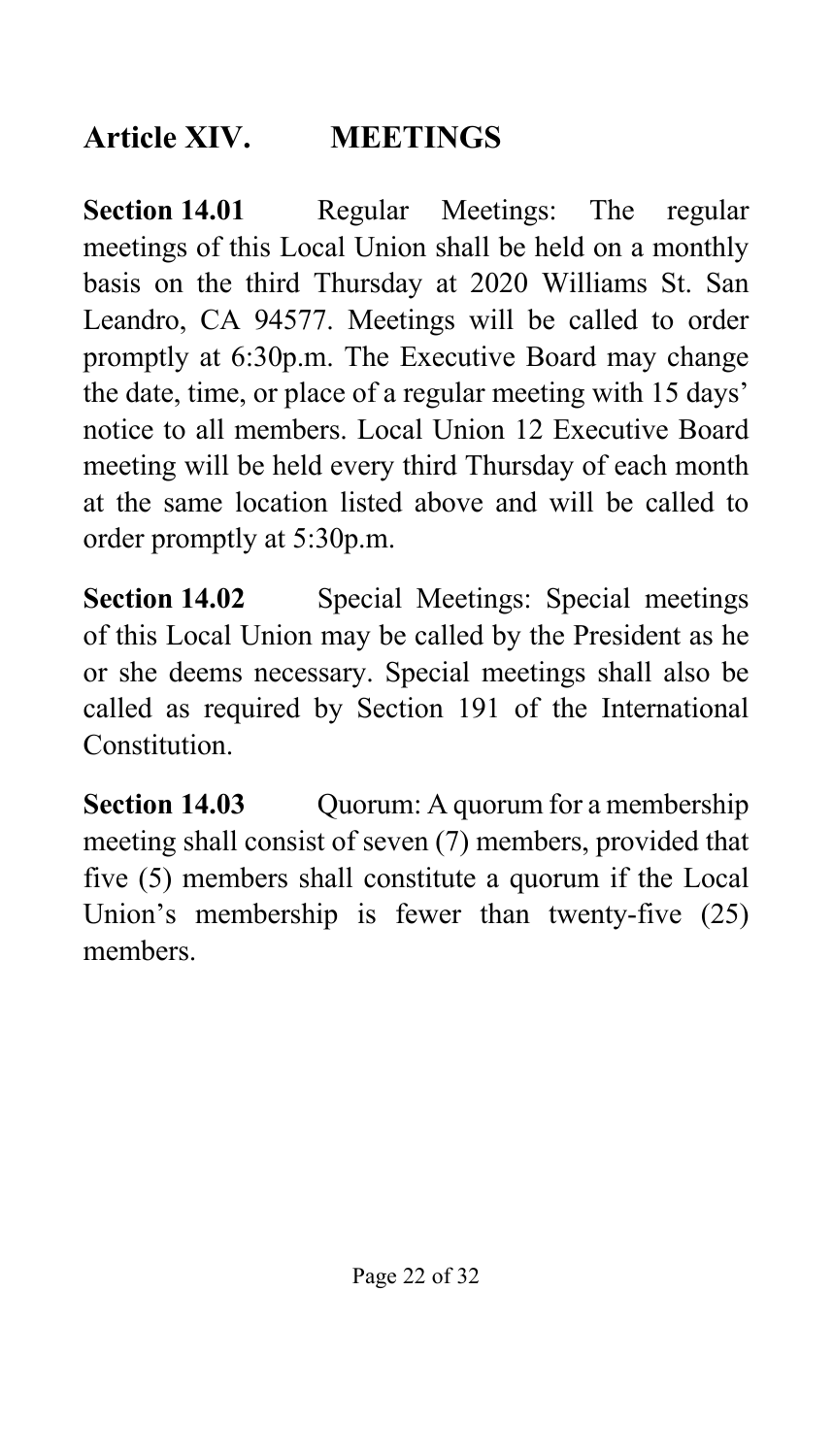**Section 14.04** Members' Rights: Members in attendance at meetings shall have the right to express their views, arguments or opinions upon any business properly presented before the meeting, subject to these Bylaws and the rules and regulations adopted by the Local Union pertaining to the conduct of meetings, but no member in exercising such rights shall evade or avoid his or her responsibility to the organization as an institution or engage in or advocate any conduct that would interfere in the Local Union's performance of its legal or contractual obligations, or conduct him or herself in an unruly, or boisterous manner.

**Section 14.05** Recording Devices: No member shall be permitted to use recording devices during any portion of any meeting in the Local Union.

### **Article XV. COMMITTEES**

**Section 15.01** There shall be a standing Bylaws Committee whose duties and functions shall be as set forth in Section 169(b) of the International Constitution.

#### **Section 15.02**

- 1) Committees shall be appointed by the President and in accordance with Section 191 of the International Constitution.
- 2) The President shall appoint from among the members of Local 12 the following Standing Committees: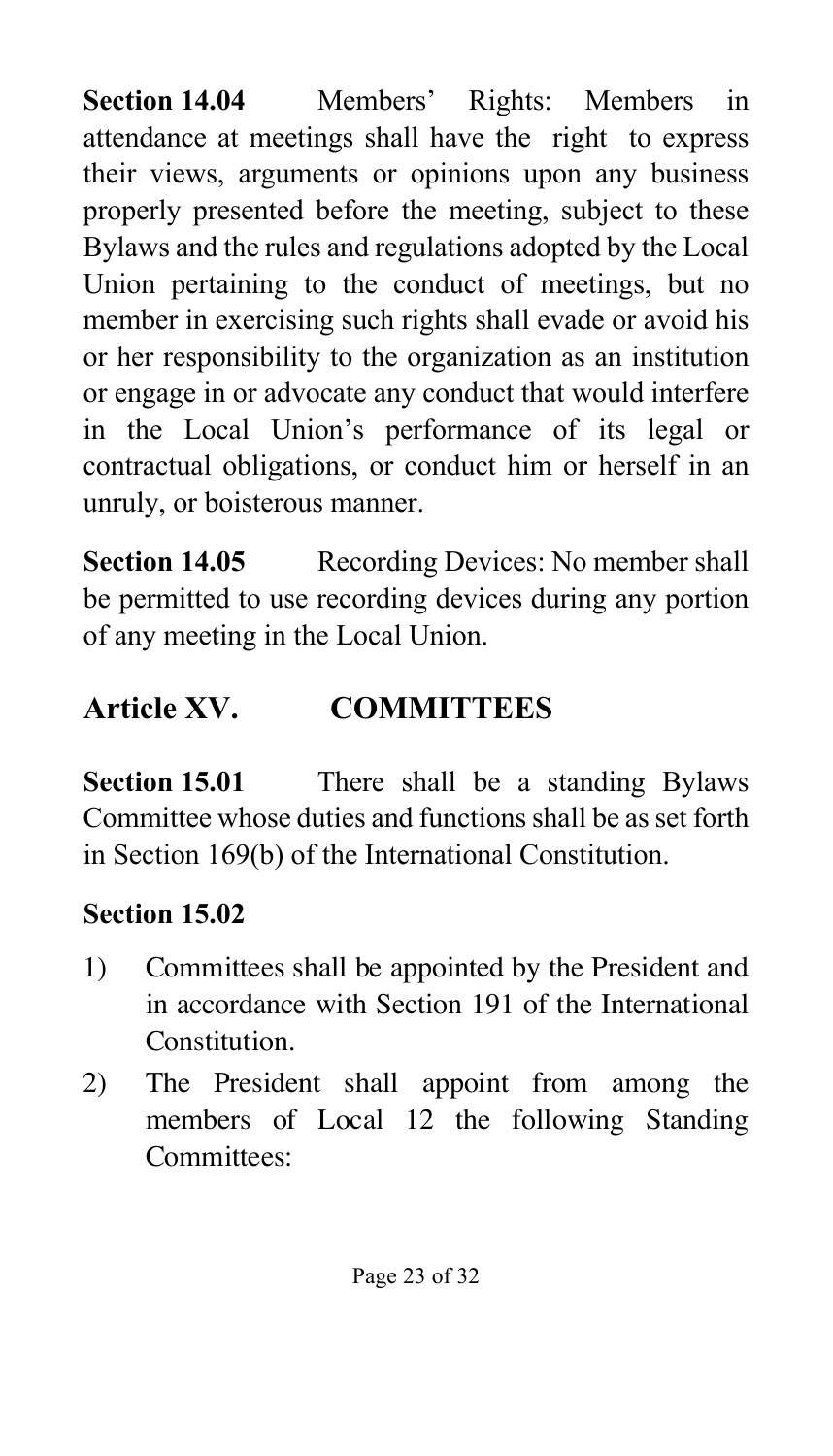- (a) Bylaws Committee the Duties of the Bylaws Committee shall be set forth in Section 169 of the International Constitution.
- (b) Local 12 Membership Events Committee the Events Committee shall plan, organize and conduct the Local 12 Annual Picnic and Christmas Party/Dinner.
- 3) Local 12 Investment Committee The Executive Board of Local 12 shall serve as the Local 12 Investment Committee.
- 4) Local 12 Death Benefit Committee The Executive Board of Local 12 shall serve as the Local 12 Death Benefit Committee.
- 5) Local 12 Strike Committee-The President shall appoint a Strike Committee prior to the expiration of the Carpet, Linoleum, Soft Tile Workers Collective Bargaining Agreements to plan, organize and schedule the duties of Picket Captains and assign members on strike to carry picket duties as directed per established rules in our District Council By-laws, and International Constitution and Federal and State laws as applicable.

#### **Article XVI. CONTRACTORS**

**Section 16.01** An employer is one who, in relation to any corporation, company, partnership, firm or other business entity, is a substantial owner, partner, officer, director, incorporator, managerial employee, supervisor (as defined by the National Labor Relations Act or Provincial law) or in a permanent, policy-making position.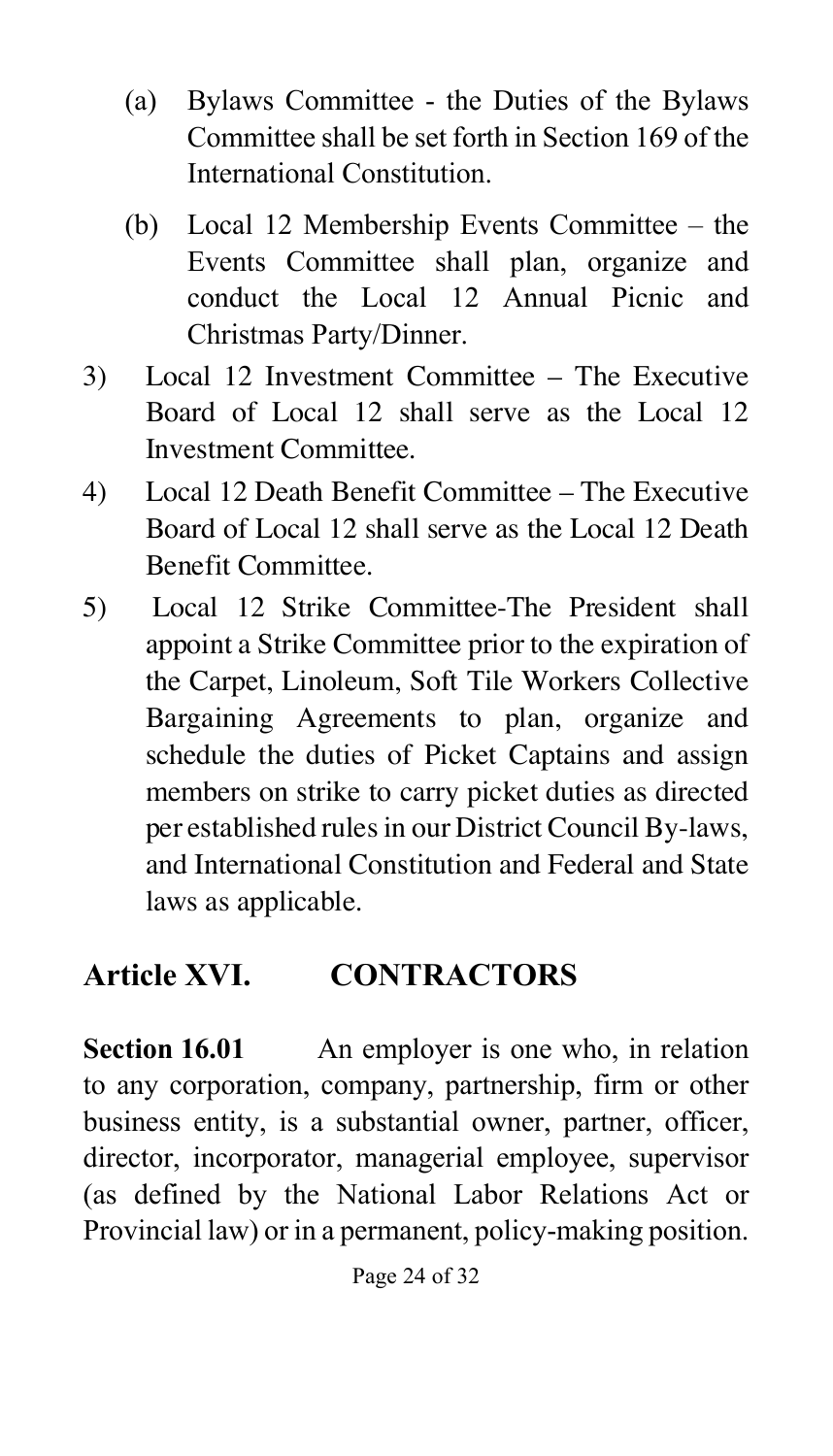#### **Section 16.02** Eligibility

- (a) Employers shall be eligible for membership, but they must comply with the trade rules and working conditions of the locality in which the work is performed, must, insofar as is consistent with applicable federal and state, provincial and/or territorial laws, hire only members of this International Union, and must pay themselves and all their employees the wages and benefits established by the applicable area collective bargaining agreement.
- (b) No employer shall be eligible or permitted to hold office, serve on an executive board, act as delegate, vote on any question pertaining to hours, wages, benefits or conditions of employment, vote at elections of officers, delegates, or attend meetings at which contract proposals are discussed or voted on or at which the nomination or election is held for any elected position.

#### **Article XVII. MEMBERSHIP**

**Section 17.01** An applicant is considered a member when the applicant meets all the requirements as set forth in the International Constitution.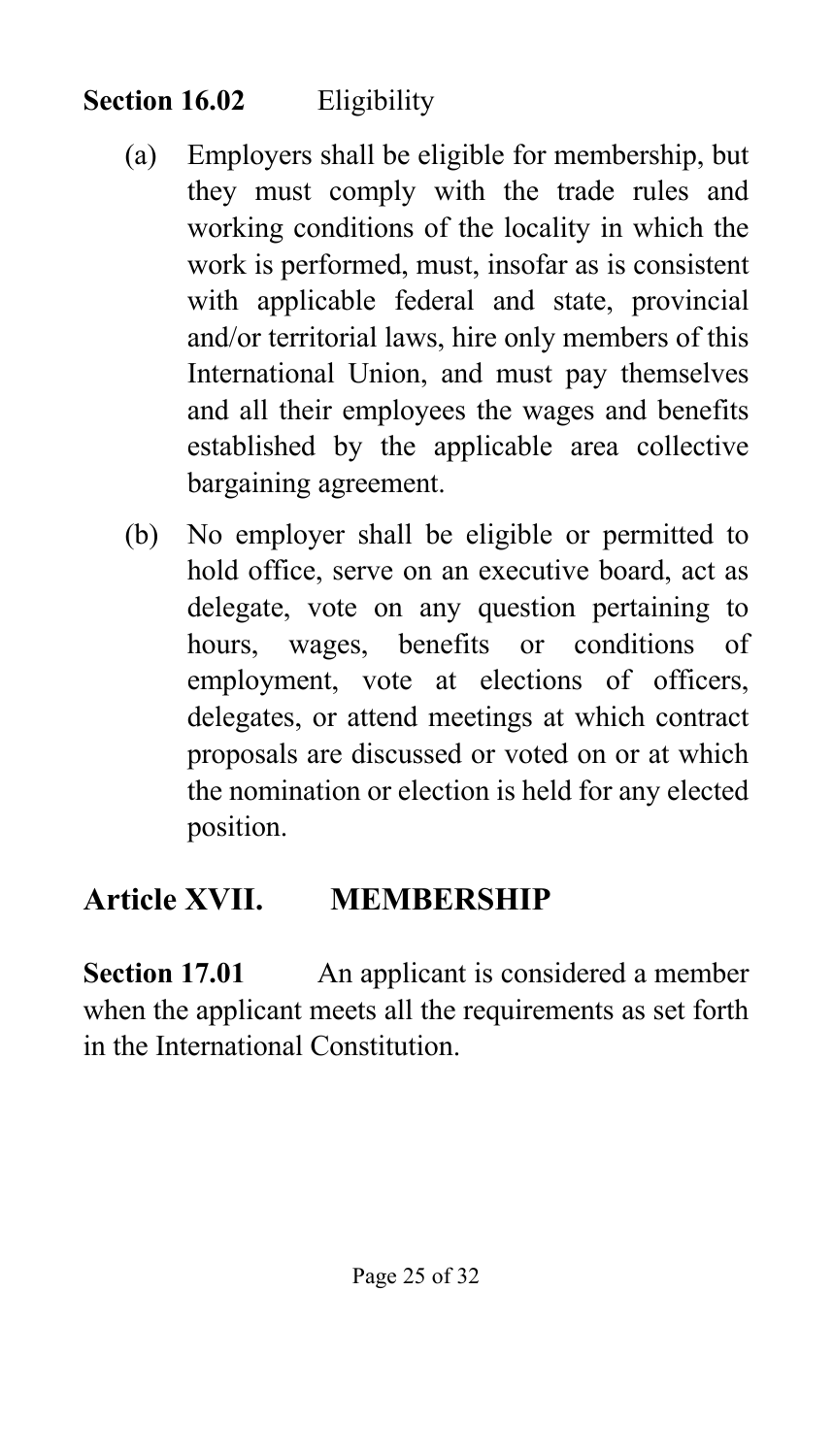**Section 17.02** A member may lose his or her good standing in the organization by suspension or expulsion or other disqualification for membership, after appropriate proceedings consistent with the provisions of the International Constitution, or by non-payment of dues as provided in Sections 117-118 of the International Constitution.

**Section 17.03** A member who loses his or her good standing status because of his or her failure to pay dues or other obligations as required by the International Constitution and these Bylaws, but who has not been expelled from membership, may reinstate his or her good standing for the purpose of attending Local Union meetings and voting at elections, by paying all delinquent dues and other financial obligations prior to such meeting and election as provided in Section 119 of the International Constitution. Expelled members may be reinstated only in accordance with Section 272 of the International Constitution.

**Section 17.04** Resignation from membership is governed by Section 121 of the International Constitution.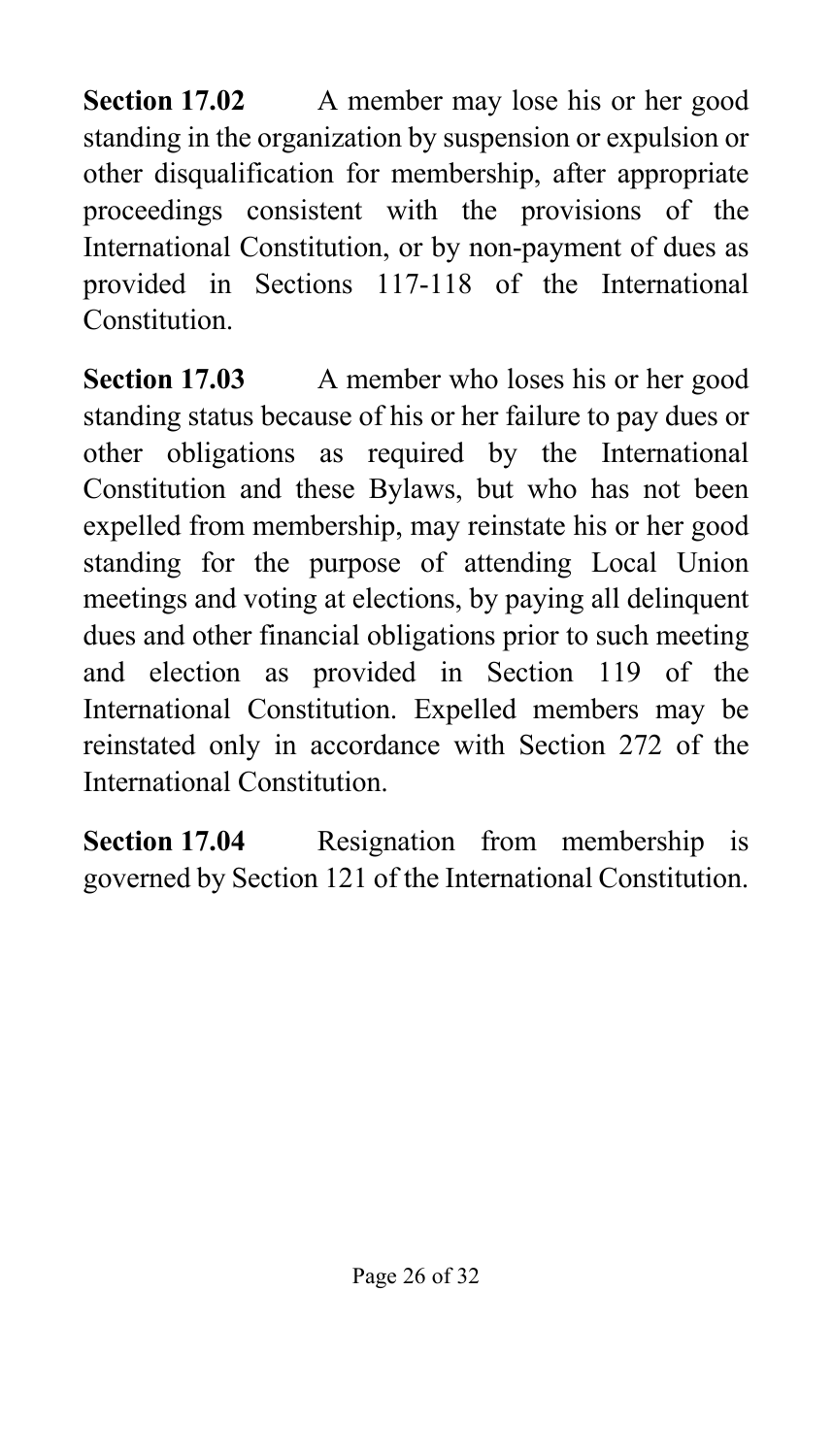#### **Section 17.05** Members' Responsibility:

- (a) Every member by virtue of membership in this Local Union is obligated to adhere to and follow the terms of these Bylaws, the District Council Bylaws and the International Constitution with respect to the members' rights, duties, privileges and immunities conferred by them and by statute. Each member shall faithfully carry out such duties and obligations and shall not interfere with the rights of other members.
- (b) Every member authorizes the District Council to act as his or her exclusive bargaining representative with full and exclusive power to execute agreements with his or her employer governing terms and conditions of employment and to act for the member and have final authority in presenting, processing and adjusting any grievance, difficulty or dispute arising under any collective bargaining agreement or out of the member's employment with such employer in such manner as it deems within its discretion to be in the best interests of the District Council. The District Council and its officers, and agents may decline to process any such grievance, complaint, difficulty or dispute, if in their sole discretion and judgment, such grievance, complaint or dispute lacks merit or that such action would not be in the best interests of the District Council.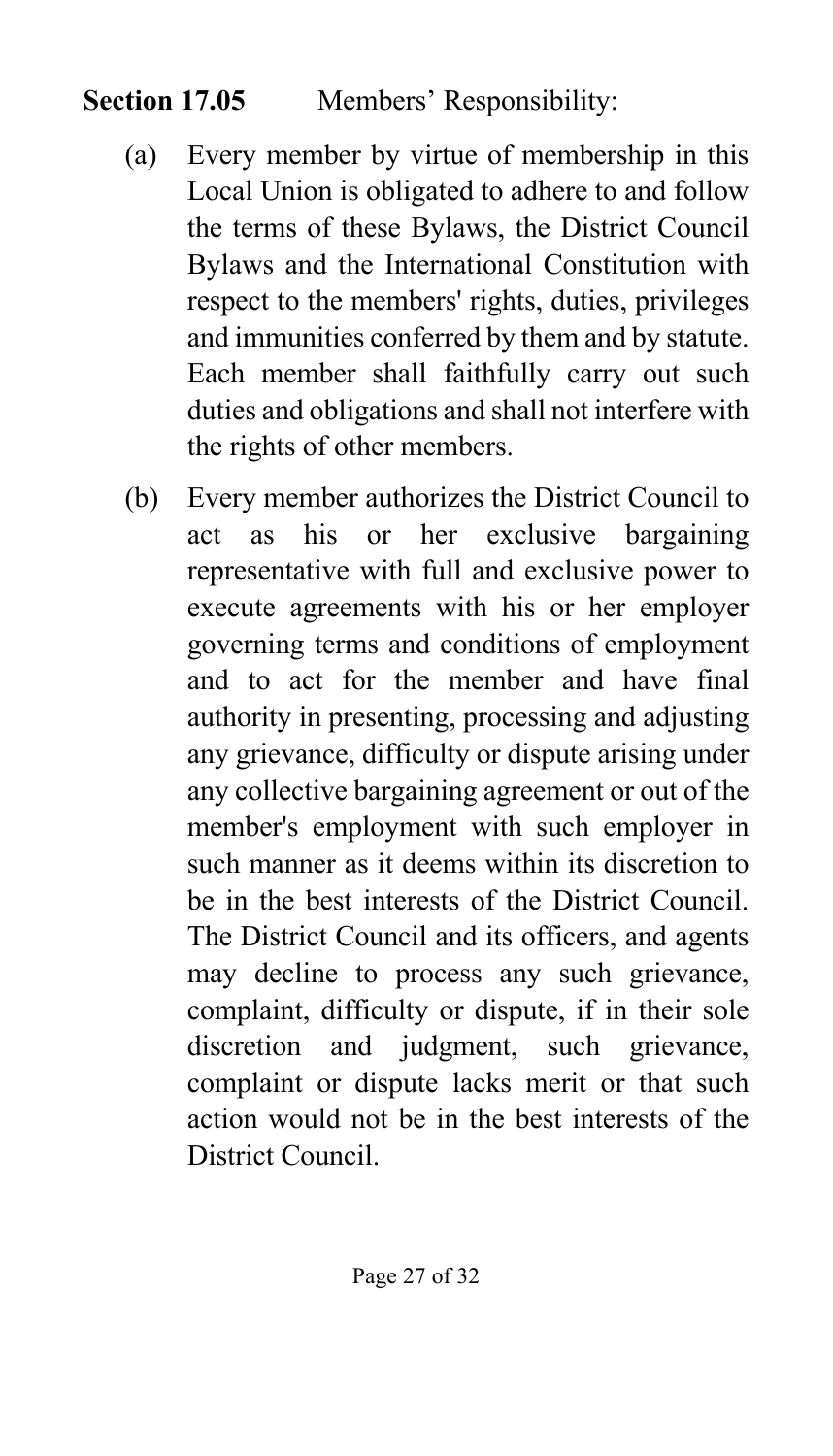- (c) No member shall interfere with the elected officers or representatives of the International Union, the District Council or this Local Union in the performance of their duties. Each member shall when requested, render such assistance and support in the performance of such duties as may be required by them, provided that this does not interfere with their individual rights as members. Each member shall adhere to the terms and conditions of pertinent collective bargaining agreements and shall refrain from any conduct that would interfere with the International Union, District Council or Local Union's performance of its legal or contractual obligations.
- (d) Every member shall be required to assist the International Union, the District Council and this Local Union, as well as their officers and representatives, by engaging in picketing, hand billing, salting and other organizing activities and attending education and training, as directed by the International Union, the District Council or the Local Union officers. No charges shall be filed or processed against any member for his or her decision to accept employment with an approved, targeted non-signatory employer for the purpose of organizing.
- (e) All new members of this Local Union shall attend a new member orientation class offered by the District Council within ninety (90) days of being initiated.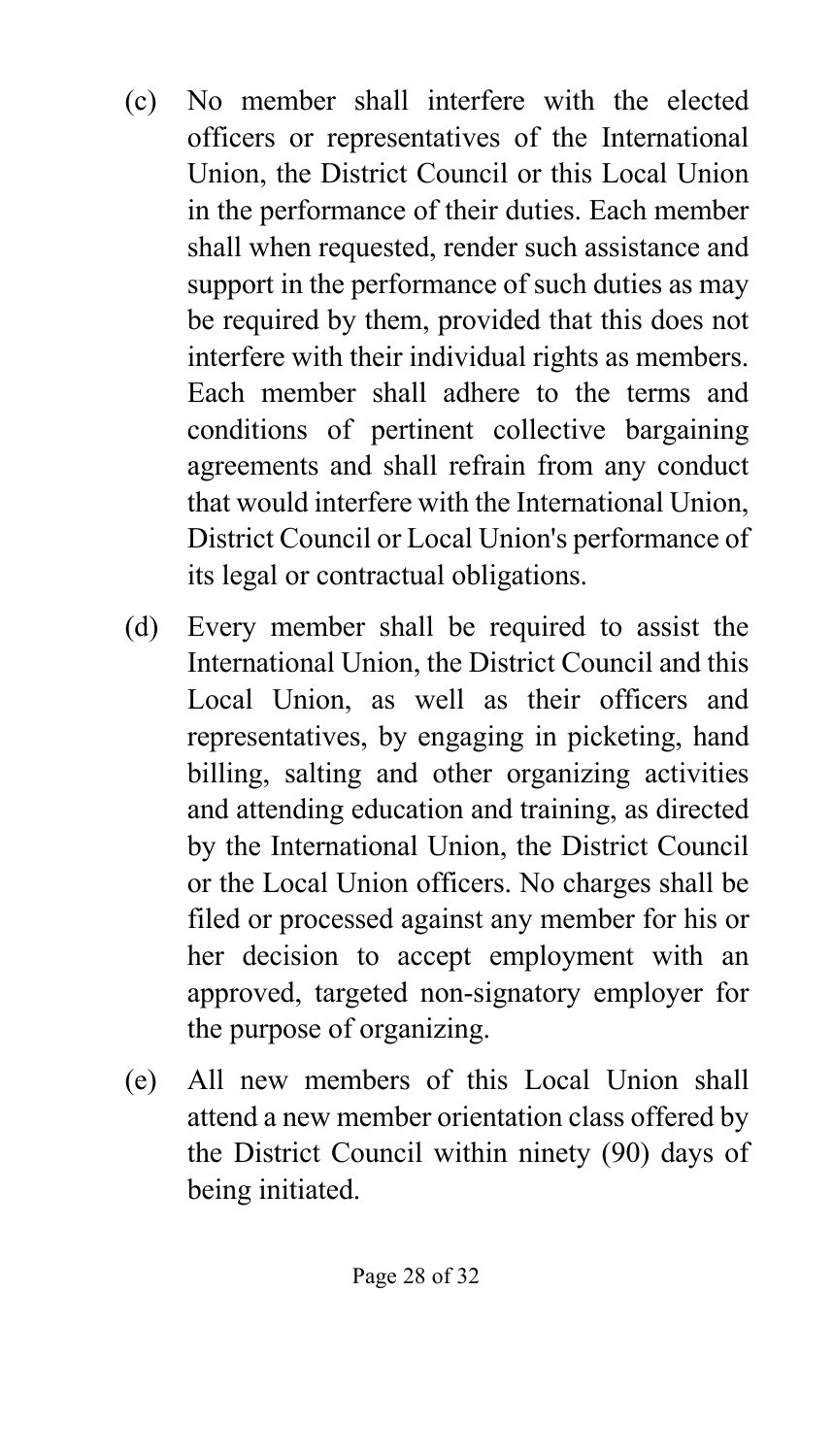#### **Article XVIII. GENERAL RULES**

**Section 18.01** The members of this Local Union will observe and follow all work rules as provided for in the Collective Bargaining Agreement and/or District Council Bylaws.

# **Article XIX. CHARGES AND TRIALS**

**Section 19.01** All charges preferred by members of this Local Union shall be referred to the District Council Trial Board for disposition and shall be processed in accordance with the International Constitution.

# **Article XX. EXHAUSTION OF REMEDIES**

**Section 20.01** No member or officer shall resort to any court or agency until all forms of relief and avenues of appeal, as provided by the International Constitution, have been exhausted, unless otherwise provided by statutory law.

#### **Article XXI. PROPERTY**

**Section 21.01** The funds and property of the Local Union shall be governed by Sections 179-181 of the International Constitution.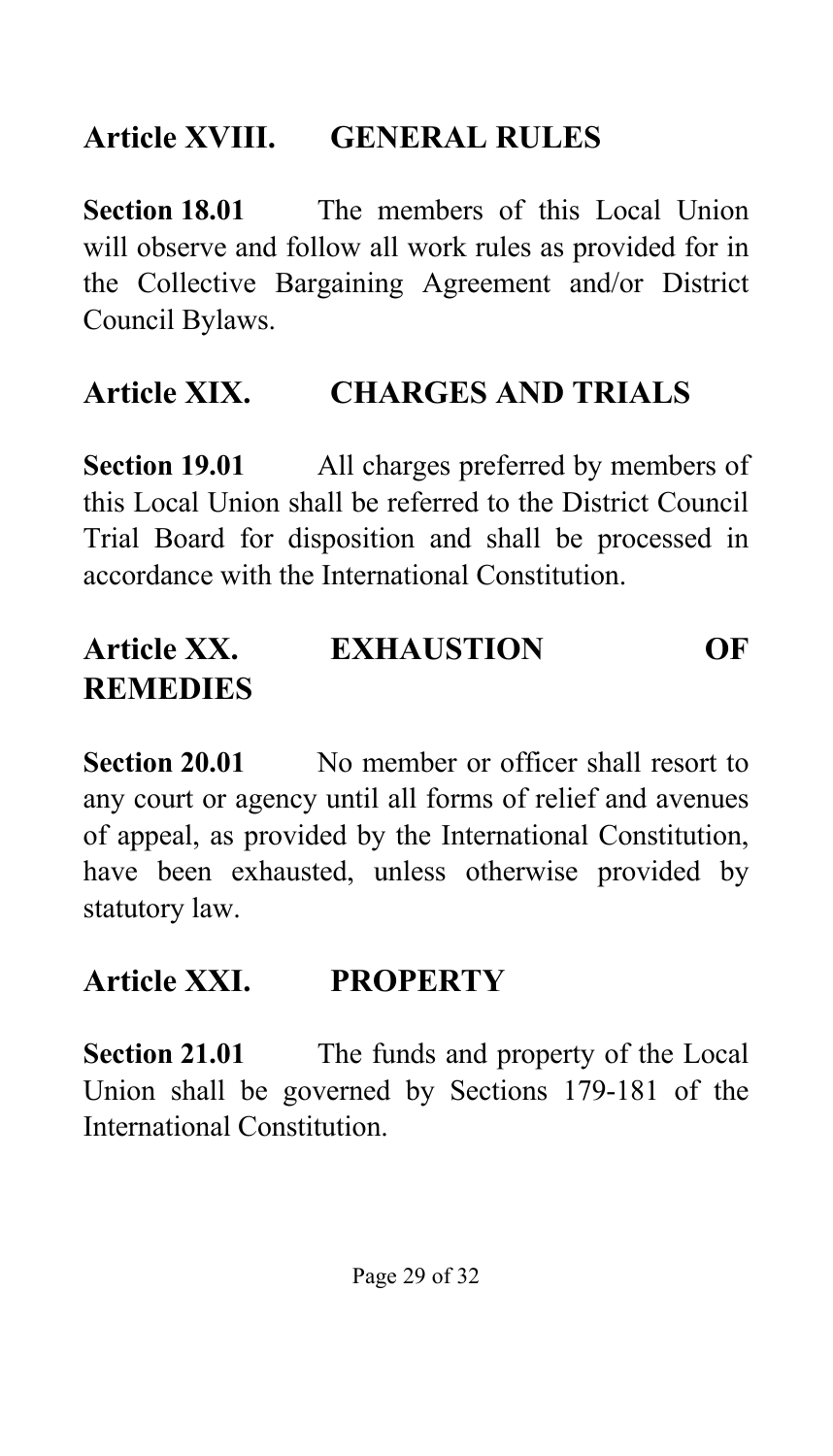**Section 21.02** No property of the Local Union, and no property in the possession, custody or control of this Local Union or any of its officers or employees, and no property held in trust, express or implied, which was created or established by this Local Union and whose primary purpose is to provide benefit for the members of the Local Union or their beneficiaries, shall be given, contributed or donated, either directly or indirectly, to aid or assist, or be expended in behalf of, any seceding, dual or antagonistic labor organization, nor to any Local Union which is in violation of the International Constitution.

# **Article XXII. AGENCY**

Neither this Local Union, nor any of its officers or employees, has any power to make any representation, contract, or agreement, nor to incur any liability, which shall be binding upon the International Union without the written consent of the General President or his designee. Neither this Local Union, nor any of its officers or employees has been authorized or empowered to act as an agent of the International Union and shall not be deemed to be an agent of the International Union unless expressly authorized in writing by the General President or his designee to act in that capacity.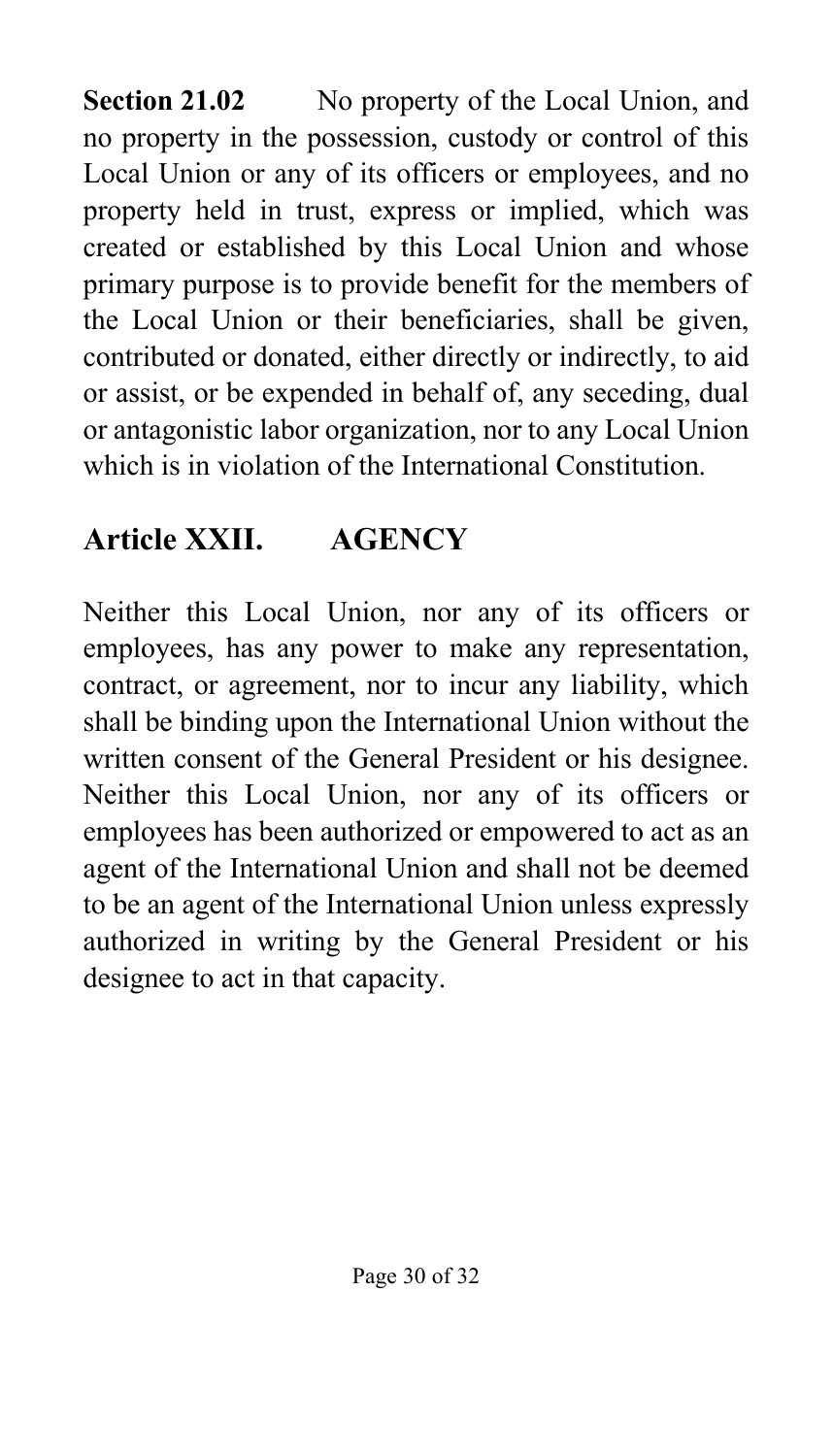#### **Article XXIII. AMENDMENTS**

**Section 23.01** Any amendment to these Bylaws shall be done in accordance with the procedure set forth in Section 169 of the International Constitution.

# **Article XXIV. STANDING RULES FOR UNION MEETINGS**

**Section 24.01** Rules for the conduct of Local Union meetings are contained in the "Order of Business for Local Unions" and in "Parliamentary Rules and Ritual" set forth in the International Constitution..

#### **Article XXV. INTERNATIONAL UNION CONSTITUTION**

**Section 25.01** The Local Union acknowledges that the International Constitution supersedes any provisions of these Bylaws which are inconsistent with the Constitution. The Local Union further acknowledges that the Bylaws of the District Council shall govern and supersede these Bylaws to the extent that any provisions set forth herein are inconsistent with such Bylaws.

# **Article XXVI. SAVINGS CLAUSE**